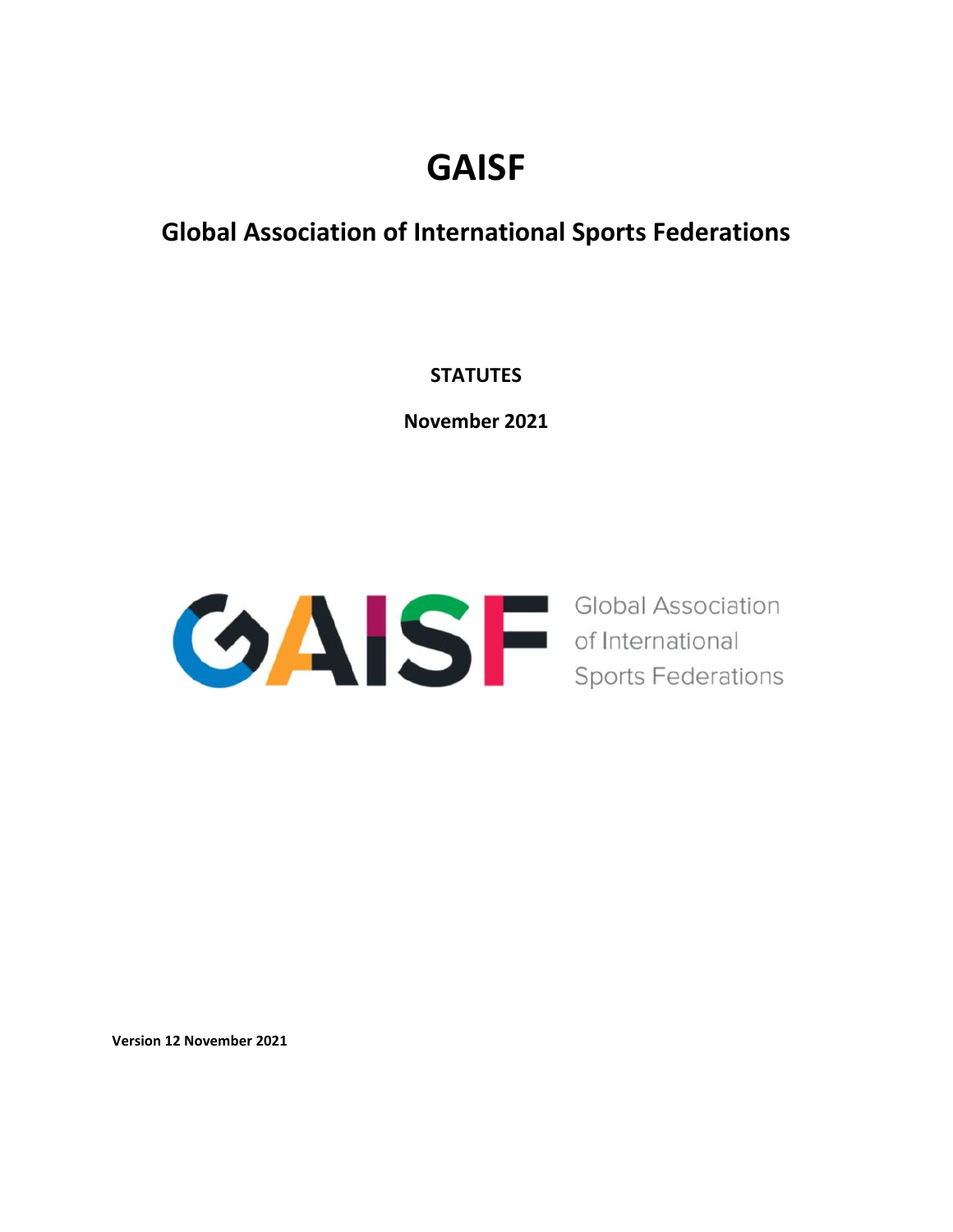## **GAISF STATUTES**

## **TABLE OF CONTENTS**

| <b>CHAPTER I.</b>   |  |     |  |
|---------------------|--|-----|--|
| Article 1.          |  |     |  |
| Article 2.          |  |     |  |
| Article 3.          |  |     |  |
|                     |  |     |  |
| Article 5.          |  |     |  |
| Article 6.          |  |     |  |
| Article 7.A.        |  |     |  |
| Article 7.B         |  |     |  |
| Article 7.C.        |  |     |  |
| Article 7.D.        |  |     |  |
| Article 8.          |  |     |  |
| Article 9.          |  |     |  |
| Article 10.         |  |     |  |
| Article 11.         |  |     |  |
| Article 12.         |  |     |  |
| Article 13.         |  |     |  |
| Article 14.         |  |     |  |
| Article 15.         |  |     |  |
| <b>CHAPTER III.</b> |  |     |  |
| Article 16.         |  |     |  |
| А.                  |  |     |  |
| Article 17.         |  |     |  |
| Article 18.         |  | .13 |  |
| Article 19.         |  |     |  |
| Article 20.         |  |     |  |
| Article 21.         |  |     |  |
| Article 22.         |  |     |  |
| Article 23.         |  |     |  |
| Article 24.         |  |     |  |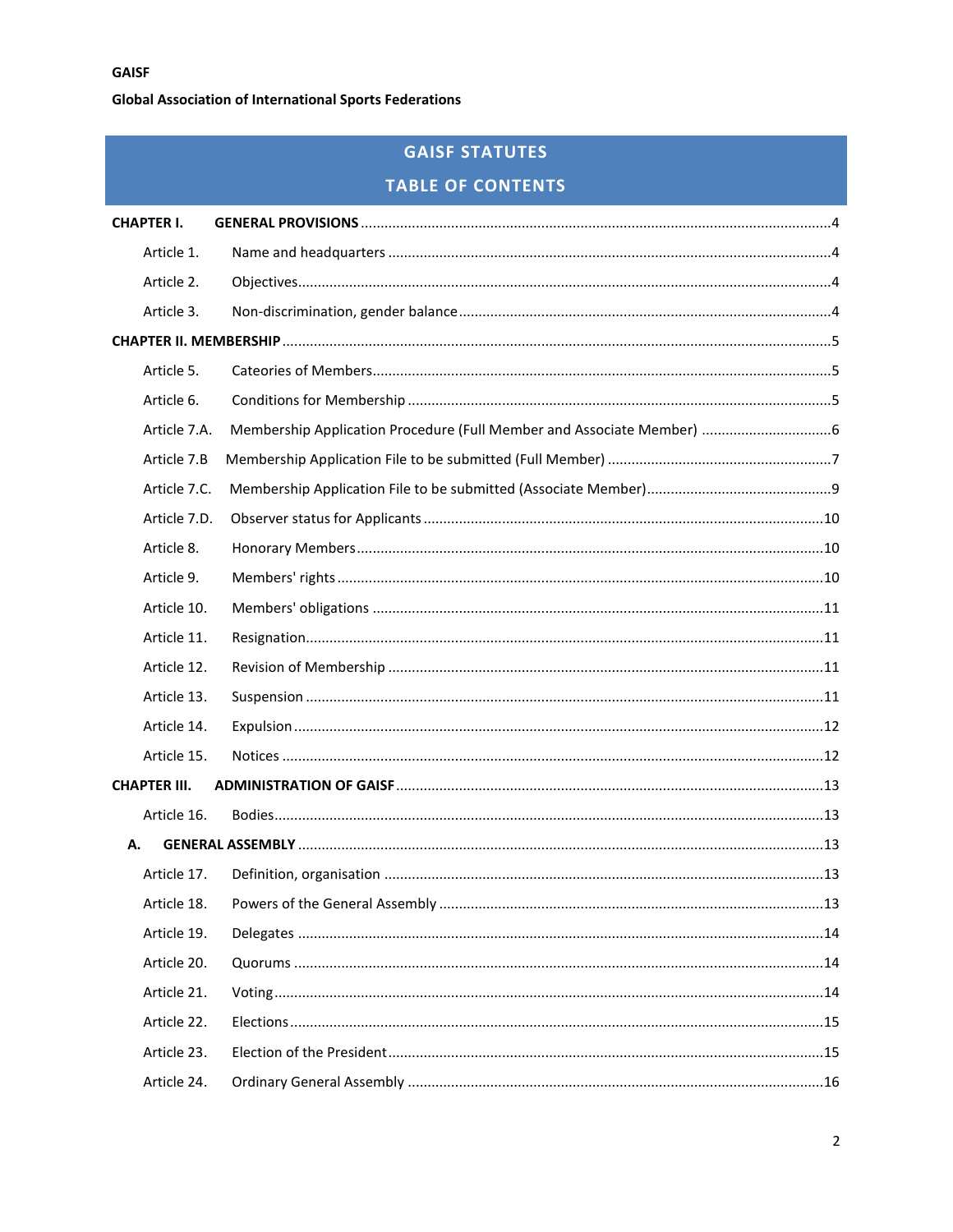## **GAISF**

## **Global Association of International Sports Federations**

| Article 25.        |  |  |
|--------------------|--|--|
| Article 26.        |  |  |
| Article 27.        |  |  |
| Article 28.        |  |  |
| В.                 |  |  |
| Article 29.        |  |  |
| Article 30.        |  |  |
| Article 31.        |  |  |
| Article 32.        |  |  |
| Article 33.        |  |  |
| C.                 |  |  |
| Article 34.        |  |  |
| Article 35.        |  |  |
| <b>CHAPTER IV.</b> |  |  |
| Article 36.        |  |  |
| Article 37.        |  |  |
| Article 38.        |  |  |
| <b>CHAPTER V.</b>  |  |  |
| Article 39.        |  |  |
| Article 40.        |  |  |
| Article 41.        |  |  |
| Article 42.        |  |  |
| Article 43.        |  |  |
| Article 44.        |  |  |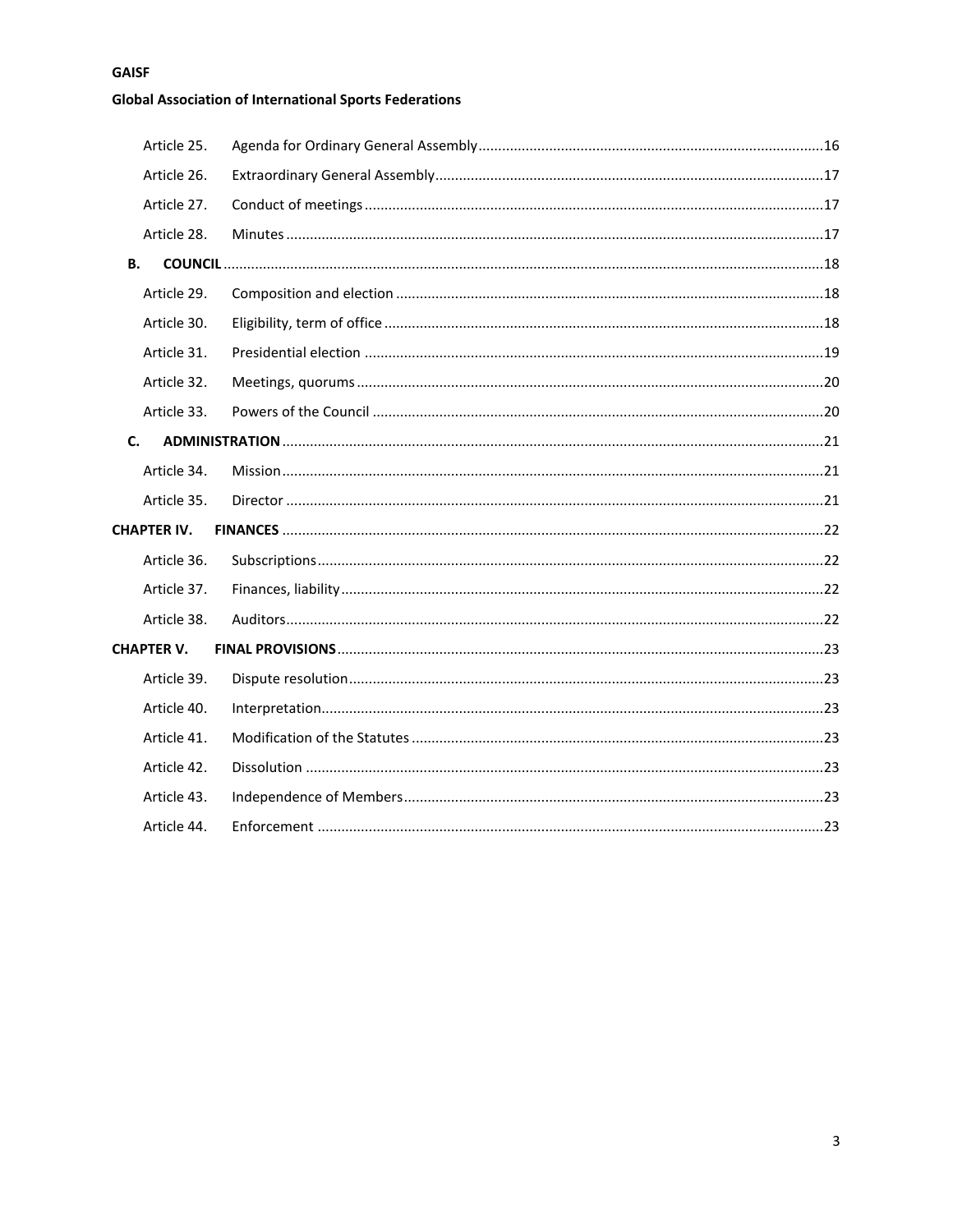#### **CHAPTER I. GENERAL PROVISIONS**

#### <span id="page-3-1"></span><span id="page-3-0"></span>ARTICLE 1. NAME AND HEADQUARTERS

- 1.1 The Global Association of International Sports Federations ("GAISF") is a not-for-profit association, composed of autonomous and independent international sports federations (the "IFs") and other international organisations contributing to sport in various fields.
- 1.2 GAISF is constituted according to article 60 ff of the Swiss Civil Code, is governed by Swiss law and is formed for an unlimited period of time.
- <span id="page-3-2"></span>1.3 The registered office of GAISF is located in Lausanne, Switzerland.

#### ARTICLE 2. OBJECTIVES

- 2. The objectives of GAISF are:
	- a) to facilitate and promote knowledge-sharing and exchange of information between its Members;
	- b) to support the organisation of the annual SportAccord and IF Forum;
	- c) upon request from and in agreement with its Members, to develop specific services for its Members in unique areas which avoid duplication and overlap;
	- d) to organise and coordinate multi-sports events and support the organisation of multisports games by its Members in agreement and cooperation with its Members.

#### <span id="page-3-3"></span>ARTICLE 3. NON-DISCRIMINATION, GENDER BALANCE

- 3.1 GAISF rejects all forms and means of discrimination against individuals, groups of people, organisations or countries on grounds of ethnic origin, gender, language, religion, politics and on any other grounds.
- 3.2 GAISF also encourages gender balance and, in that respect, supports the promotion of women in sport at all levels and in all structures with a view to implementing the principle of equality of men and women.

#### ARTICLE 4. OFFICIAL LANGUAGES

- 4.1 The official languages of GAISF are English and French.
- 4.2 Only English or French shall be used by GAISF and by its Members in their relation with GAISF. In the event of a dispute between English and French texts (including but not limited to the present Statutes), the English text shall prevail.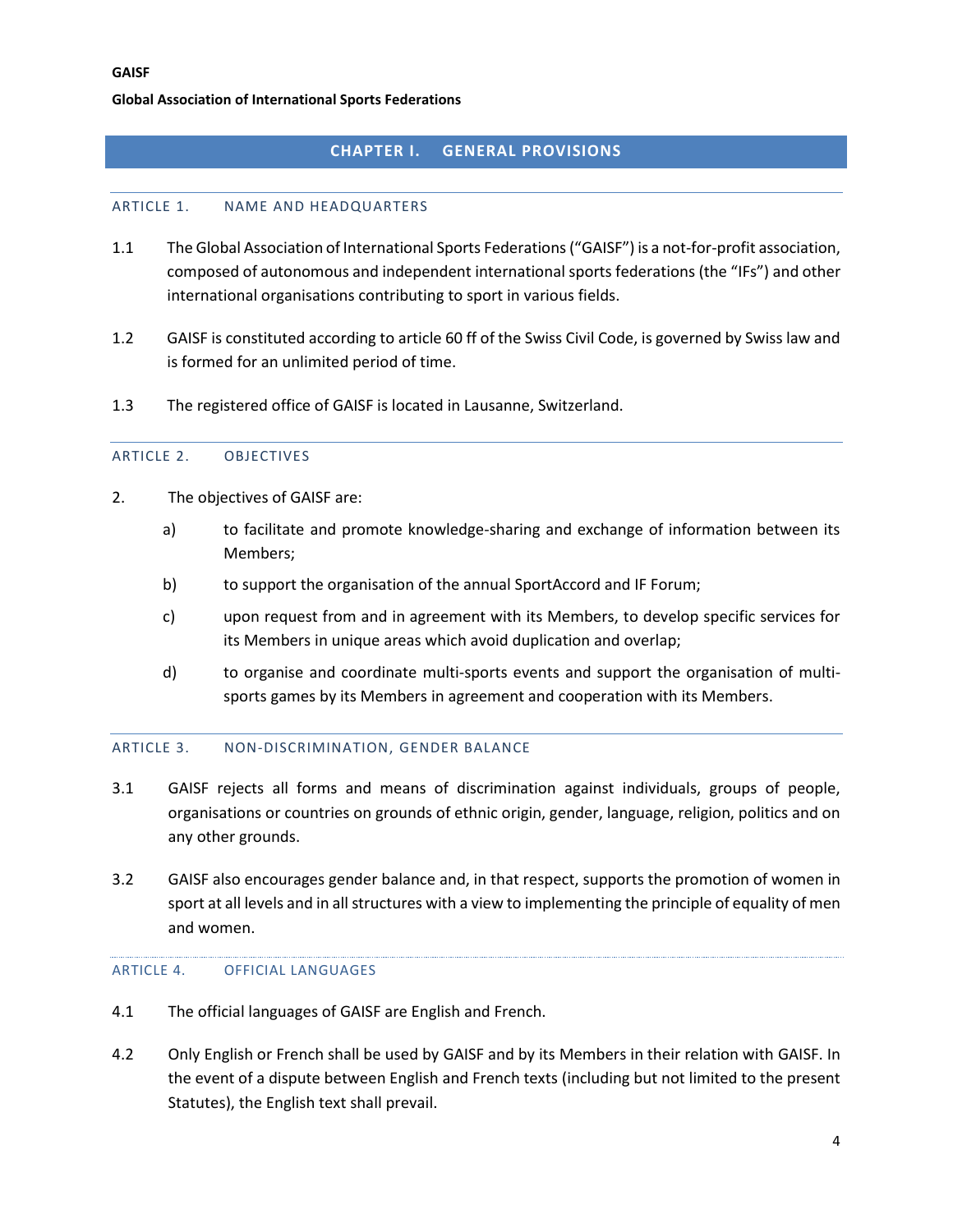## **CHAPTER II. MEMBERSHIP**

#### <span id="page-4-1"></span><span id="page-4-0"></span>ARTICLE 5. CATEORIES OF MEMBERS

- 5.1 The Members of GAISF are:
	- a) the Full Members;
	- b) the Associate Members,

whose admission has been approved by the General Assembly.

Unless the context otherwise indicates, the term "Member(s)" in these Statutes comprises both Full Members and Associate Members.

- 5.2 The Members of GAISF are also categorised according to the following organisations (the "Organisations"):
	- a) ASOIF members (Association of Summer Olympic International Federations);
	- b) AIOWF members (Association of International Olympic Winter Sports Federations);
	- c) ARISF members (Association of IOC Recognised International Sports Federations);
	- d) AIMS members (Alliance of Independent Recognised Members of Sport);
	- e) Associate Members.

#### <span id="page-4-2"></span>ARTICLE 6. CONDITIONS FOR MEMBERSHIP

- 6.1 May apply and become:
	- a) a Full Member any sport organisation (generally known as IF) which groups together the majority of the National Federations (the "NFs") (or organisations) throughout the world practising its sport and regularly holding international competitions; or
	- b) an Associate Member any sport organisation which groups together the activities of several Members generally for the purpose of organising competitions or any international organisation contributing to sport in various fields.

For the purpose of these Statutes, "NF" means a body representing a sport or a number of sports in a Country that is recognised by the National Olympic Committee (the "NOC") and/or the national highest sporting authority of the Country (the "NSA").

A "Country" means either:

- 1. a state recognised by the International Community; or
- 2. a state having a NOC recognised by the International Olympic Committee (the "IOC")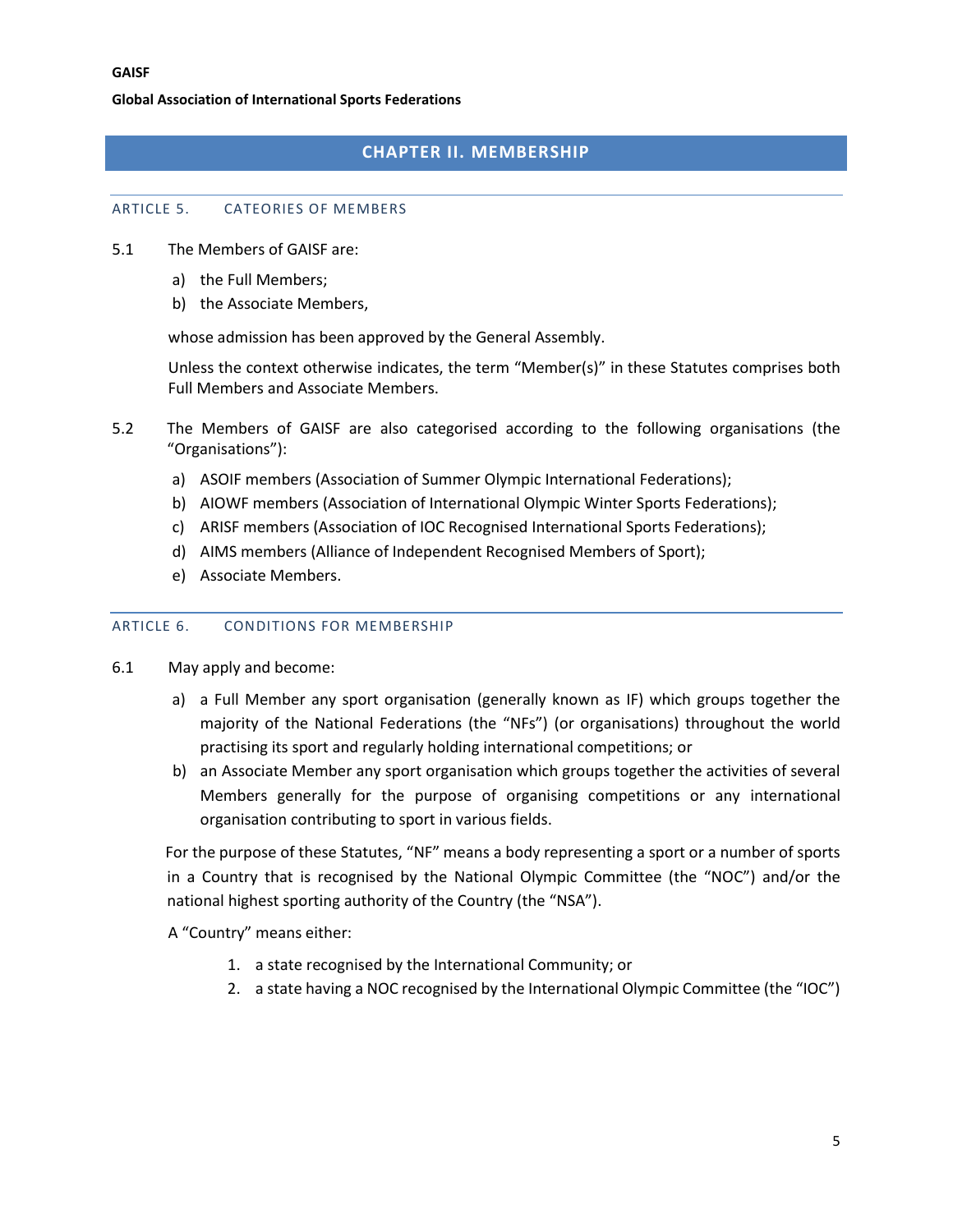#### <span id="page-5-0"></span>ARTICLE 7.A. MEMBERSHIP APPLICATION PROCEDURE (FULL MEMBER AND ASSOCIATE MEMBER)

- 7.A.1 The membership application procedure (the "Membership Application Procedure") starts by filling a membership application form (the "Membership Application Form") with GAISF. The Membership Application Form shall be accompanied by the following documents:
	- 1. a letter of intent signed by authorised representatives of the applicant (the "Applicant") confirming its intent to become a Member of GAISF and to provide without delay the complete membership application file containing all information, elements and documents required pursuant to articles 7.B. and 7.C. (the "Membership Application File");
	- 2. an acknowledgement form signed by authorised representatives of the Applicant confirming that the Applicant hereby agrees to be bound by the present Statutes and other GAISF rules and regulations and accepts the authority of the relevant bodies and commission of GAISF (including the Council, the General Assembly and the ad hoc Commission) as well as the jurisdiction of CAS with respect to any issues arising out of or in connection with the Membership Application Procedure;
	- 3. a proof of payment made out in Swiss francs, of the membership application fee (the "Membership Application Fee"). The Membership Application Fee is a one-off fee and is not refundable. For the avoidance of doubt, the Membership Application Fee does not cover or exempt from the payment of the membership subscription due after the Applicant becomes a Member and joins GAISF.
- 7.A.2. Upon receipt of the membership application (the "Application") which consists of (i) the Membership Application Form, (ii) the Membership Application Fee and (iii) the complete Membership Application File, the Administration shall review and assess the Application, under the direction of the Council.
- 7.A.3 The Council shall examine any new membership applications in respect to the justification of the existence of the sport and to the existence of potential or existing rivalry issues, overlap or conflict of competence (the "Compatibility Issue") with GAISF Members and/or between two or more Applicants. The Council may conduct a due diligence to assess any Compatibility Issue between two Applicants and/or an Applicant and any Members. The costs of the due diligence process to be borne by the Applicant(s) will be subject to separate guidelines to be enacted by the Council pursuant the article 7.A.5. The Council may appoint one or more ad hoc Commission(s) to perform the duties as set out in article 7.A.2 and 7.A.3. In such a case, the ad hoc Commission(s) will prepare a report to the attention of the Council setting out in particular its findings and conclusions upon completion of the due diligence, the investigations and the assessment of the Application.
- 7.A.4 On the basis of its investigations and/or the report of the ad hoc Commission as per 7.A.3 above (if applicable) and provided that the Council considers at its sole discretion that the Applicant has complied with all requirements as set out in this Membership Application Procedure, the Council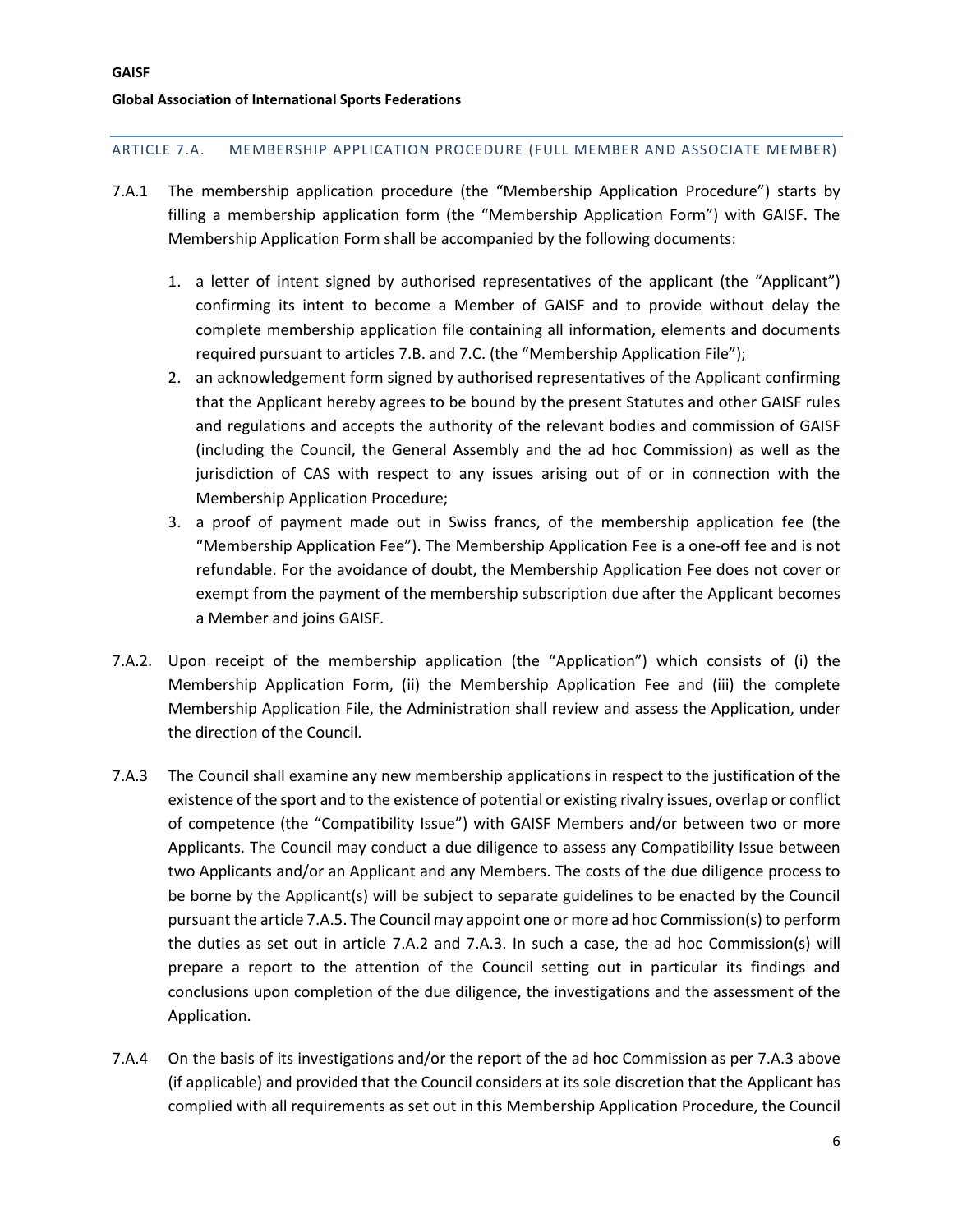shall issue for a positive recommendation to the attention of the General Assembly. The General Assembly is the sole competent body to admit new Members. However, should the Council consider at its sole discretion that the Applicant has not complied with all the requirements as set out in this Membership Application Procedure, the Council is entitled to decide not to submit the Applicant to the vote of the General Assembly which results in the termination of the current Membership Application Procedure.

7.A.5 In addition to the above rules and articles 7.B and 7.C, the Council is competent to enact guidelines implementing the provisions on admission, and to determine transparent and objective criteria for admission into GAISF.

#### <span id="page-6-0"></span>ARTICLE 7.B MEMBERSHIP APPLICATION FILE TO BE SUBMITTED (FULL MEMBER)

- 7.B Any Applicant shall submit the Membership Application File with the documents listed hereafter at least 6 (six) months prior to the commencement date of the General Assembly at which the Applicant is to be voted subject to article 7.A.4:
	- 1. a written declaration signed by authorised representatives of the Applicants justifying that:
		- a) the sport or activity which it controls does not conflict with and there is no Compatibility Issue with an already existing Member of GAISF;
		- b) the Applicant is the legitimate IF governing its sport at worldwide level. Upon request, the Applicant shall provide any information required by GAISF, in particular by the ad hoc Commission, to document which solutions have been arranged with any other organisation active in the sport(s)/disciplines governed by the Applicant.
	- 2. a confirmation that the Applicant is a not-for-profit organisation;
	- 3. a copy of its constitution/statutes, regulations and directives including but not limited to any rules dealing with sport, ethics, disciplinary, manipulation of competitions or fight against violence matters as well as any all applicable health and safety regulations protecting the athletes and any other stakeholders) which must comply with these Statutes any other applicable regulations, directives and decisions of GAISF. The constitution/statutes of the Applicant must also contain a specific provision recognising the exclusive jurisdiction of the Court of Arbitration for Sport, in Lausanne, Switzerland;
	- 4. a governance report setting out good governance mechanisms implemented within the Applicant (including but not limited to democratic process, term/age-limits, checks and balances, transparency and communication, compensation policy, audit functions, social responsibility, non-discrimination, allocation of resources for the global development of grass‐roots activities) as well as ethical considerations implemented by the Applicant in particular in its management and operational processes;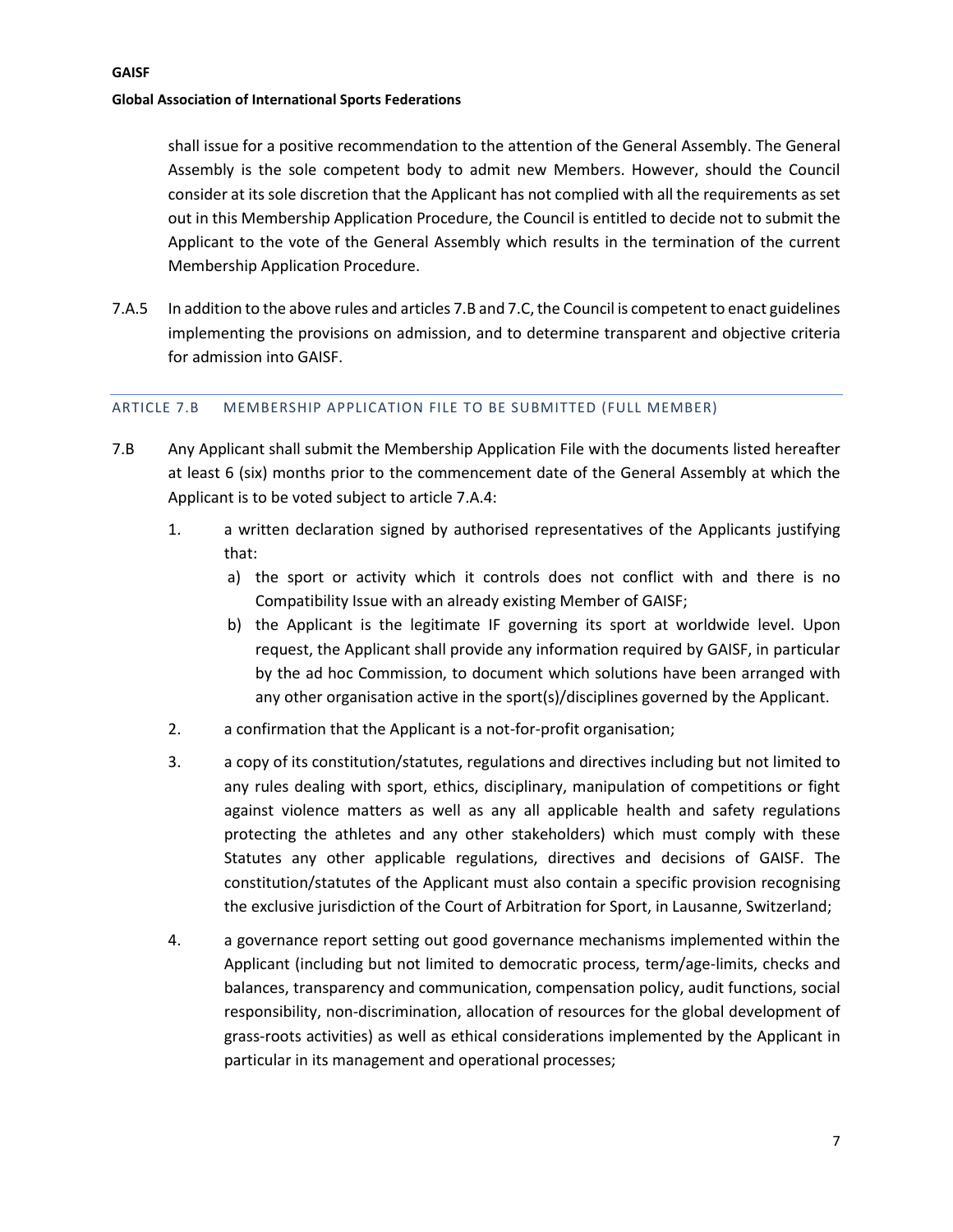- 5 Anti-Doping Rules, which must comply with the World Anti-Doping Code and a report including detailed information of the activities performed by the Applicant in the fight against doping (including but not limited to number of tests, therapeutic use exemption, anti-doping rule violations and education activities),
- 6. a chart of its organisational structure (including staff), with detailed explanations and highlighting the gender balance within its staff, bodies and other commissions (men/women comparison) and, alternatively, explaining why the gender balance is not achieved;
- 7. the minutes of the last 2 (two) General Assemblies and the minutes of the last electoral congress if it took place during another General Assembly;
- 8. any element proving the Applicant's existence for at least 5 (five) years, including the list of the last 5 (five) General Assemblies, and the list of their attendees;
- 9. a list of its member NFs (where applicable), grouped by continents, which must count:
	- for summer sports, at least 40 (forty) active member NFs from at least 3 (three) continents;
	- for winter sports, at least 25 (twenty-five) active member NFs from at least 2 (two) continents. Only those sports which are practised on snow and ice are considered as winter sports;
- 10. a membership certification signed by each NF recognised by the Applicant; only 1 (one) NF per sport and per country will be taken into account;
- 11. Each NF must be a full member of the Applicant. No categories other than the full membership to the Applicant will be taken into account;
- 12. a list of the NOCs or NSAs recognising its NFs; A recognition certification signed by the NOC and/or NSA (together with a certified English translation) must be enclosed within the Membership Application File;
- 13. on a case-by-case basis and upon request from GAISF a list of its international events involving NFs and their affiliated athletes;
- 14. a document presenting its events, explaining in particular:
	- the procedures implemented by the Applicant in order to ensure a high level of fairness and objectivity to its competitions (including selection, training, evaluation of judges);
	- the steps taken to present its sport in an interesting and attractive manner;
	- concrete examples of its ways of ensuring non-discrimination, fair play and solidarity in all of its activities;

#### **GAISF**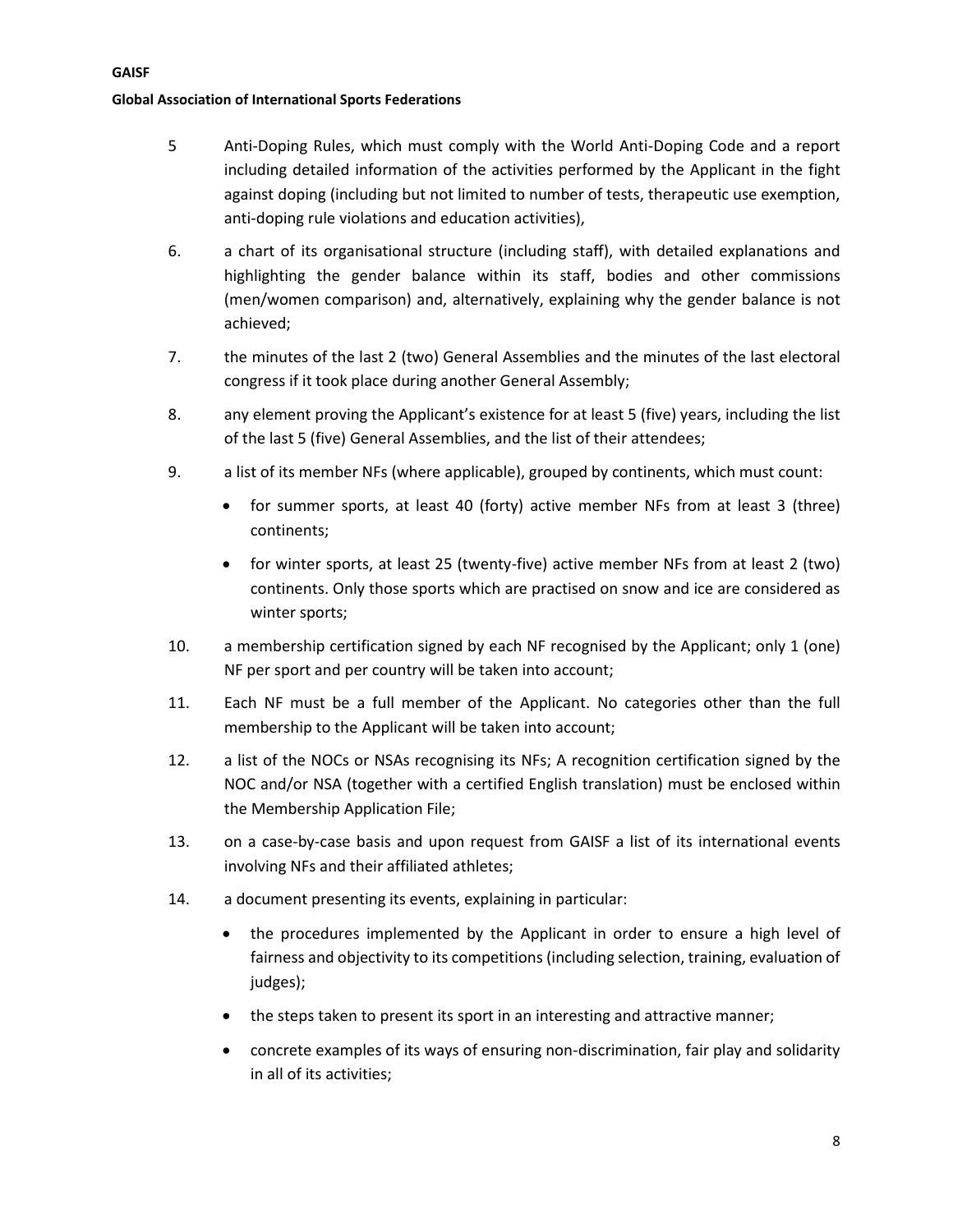- 15. copies of the financial statements (for the last 5 years) audited by a professional independent auditor, together with an itemization of income and expenses;
- 16. a strategic plan approved by the Applicant's executive body, covering the mid/long term (two  $(2)$  – four  $(4)$  years period);
- 17. a document describing the main achievements of the Applicant over the last three (3) years as well as the three (3) development programs along with the three (3) development programs specifically aimed at young people;
- 18. any other documents or information as requested by the ad hoc Commission and/or the Council.

#### <span id="page-8-0"></span>ARTICLE 7.C. MEMBERSHIP APPLICATION FILE TO BE SUBMITTED (ASSOCIATE MEMBER)

- 7.C.1 In addition to the documents, information and elements required pursuant to article 7.1-8, 11, 15-18, any organisation willing to apply for associate membership must submit its Membership Application File with the additional documents listed hereafter at least 6 (six) months prior to the commencement date of the General Assembly at which the Applicants is to be voted subject to article 7.A.4:
	- 1. a list of its members, including NFs or IFs or NOCs (where applicable);
	- 2. a membership certification signed by each member of the Applicant;
	- 3. if the Applicant organizes sports events:
		- a) a list of its members (NFs or IFs or NOCs) represented in its 3 (three) most recent events. If the number of events is less than three, the Applicant is not eligible for associate membership;
		- b) a document presenting its event, explaining in particular:
			- the procedures implemented by the Applicant in order to ensure a high level of fairness and objectivity to its competitions (including but not limited to selection, training, evaluation of judges):
			- the steps taken to present its sport in an interesting and attractive manner;
			- concrete examples of its ways of ensuring non-discrimination, fair play and solidarity in all of its activities;
			- a list of all members that are involved in the organisation of the events. If any of these members are not Members of GAISF, they should not have Compatibility Issue with any of the GAISF Members.
	- 4. if the Applicant does not organise sports events:

a document presenting its events or other activities, explaining in particular the benefit of the Applicant's activities for GAISF and/or its Members.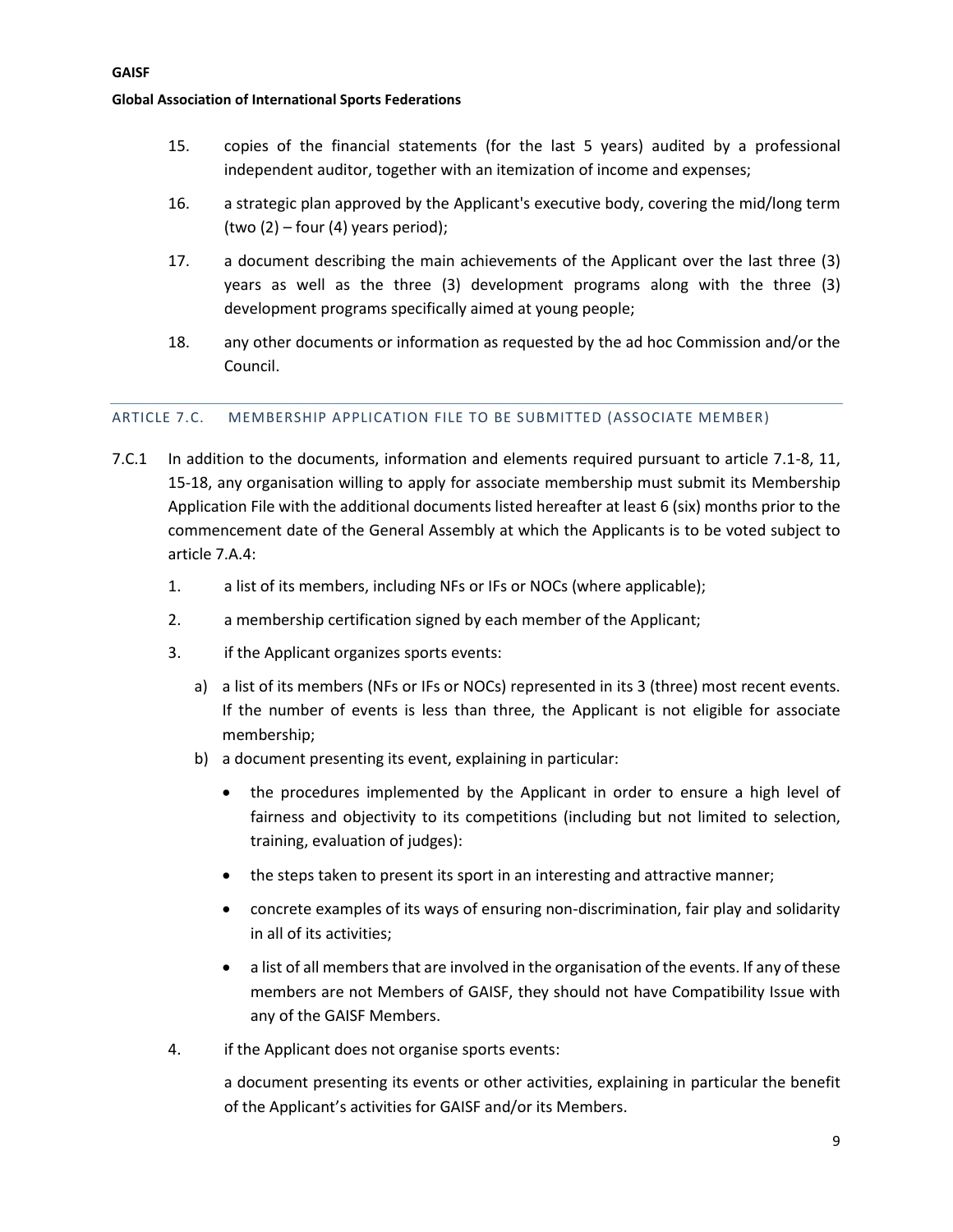#### <span id="page-9-0"></span>ARTICLE 7.D. OBSERVER STATUS FOR APPLICANTS

- 7.D.1 Upon request, the Council may in its sole discretion grant (and revoke at any time) Observer status to an organisation which:
	- a) has filed an application for membership under Article 7.A and 7.B or 7.C; and

b) has, according to the sole opinion of the Council, after assessment of the investigation and/or the report made by the ad hoc Commission (if applicable) no Compatibility Issue with an existing Member.

- 7.D.2 The Observer status does not confer any right other than the right to attend the General Assembly as an observer.
- 7.D.3 Subject to a revocation decided as provided under article 7.D.1 above, the Observer status is valid for two (2) years, which might be renewed for one or more period of two (2) years at the discretion of and motivated by the Council.
- 7.D.4 In addition to the above rules, the Council is competent to enact guidelines governing the grant of the status of Observer as well as the fees or subscriptions to be charged to any Applicant being granted the Observer status.

#### <span id="page-9-1"></span>ARTICLE 8. HONORARY MEMBERS

The General Assembly may, upon a proposal by the Council, grant the title of "Honorary President" or "Honorary Member" respectively to a retiring President or a retiring Council member for their outstanding services to GAISF. They may attend the General Assembly, but do not have the right to vote.

#### <span id="page-9-2"></span>ARTICLE 9. MEMBERS' RIGHTS

Members have the right:

- a) to receive in advance the agenda of the General Assembly, to be called to the meeting within the prescribed time, to take part in the meeting and, if Full Members, to exercise their right to vote;
- b) to be informed of the activities and receive the audited financial statements of GAISF to be approved by the General Assembly pursuant to article 18.g;
- c) to participate in voting and in elections if a Full Member;
- d) to draw up proposals regarding the Agenda of the General Assembly;
- e) to nominate candidates to the Presidency of GAISF;
- f) to exercise any other right arising from the Statutes, regulations, directives and decisions of GAISF.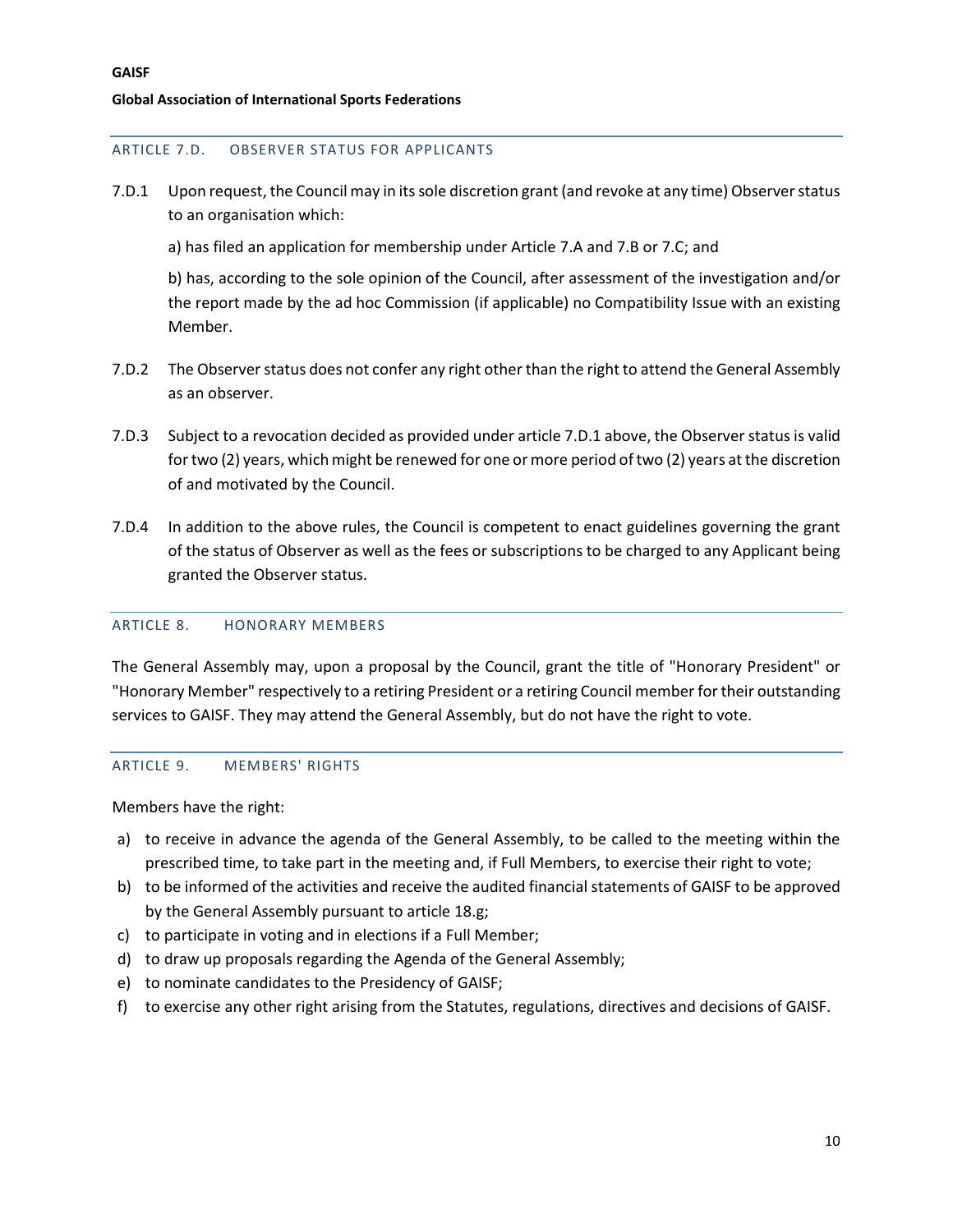#### <span id="page-10-0"></span>ARTICLE 10. MEMBERS' OBLIGATIONS

Members have the obligation:

- a) to comply at any time unreservedly with the Statutes, regulations, directives and decisions of GAISF as well as the rules, values and principles enshrined in the Olympic Charter, the Code of Ethics and other regulations of the IOC, including but not limited to any regulations, directives and decisions dealing with anti-doping, ethics, integrity of conduct, manipulation of competitions or fight against violence matters as well as any and all applicable health and safety regulations protecting the athletes and any other stakeholders, subject to the limits imposed by article 43;
- b) to have their executive bodies elected at all times by their respective general assemblies;
- c) to notify GAISF, in writing, of any modification in their constitution or statutes that potentially affects the conditions of admission, of the inclusion or hiving off of any sport discipline and of any other change that potentially affects the conditions of admission;
- d) to pay their membership subscription in due time.

#### <span id="page-10-1"></span>ARTICLE 11. RESIGNATION

- 11.1 A Member may resign at any time.
- 11.2 Such resignation shall take effect immediately upon receipt of a notice of resignation signed by the authorized person(s) and shall be reported to the next General Assembly by the Administration of GAISF.
- 11.3 A Member that resigns remains liable for any outstanding obligations to GAISF.

#### <span id="page-10-2"></span>ARTICLE 12. REVISION OF MEMBERSHIP

Modifications of its constitution/statutes, regulations and directives by a Member, inclusion or hiving off of sport disciplines to its program affecting the conditions of admission or ceasing to comply with the conditions of membership may result in the revision by the General Assembly of its membership to GAISF.

As a result of such revision, the General Assembly may set a deadline within which the Member shall comply with any directions that the General Assembly may give, failing which the General Assembly may decide to suspend or expel the Member.

#### <span id="page-10-3"></span>ARTICLE 13. SUSPENSION

- 13.1 The Council may suspend a Member until the next General Assembly:
	- a) if it fails to comply with a provision of the Statutes, regulations, directives and decisions of GAISF;
	- b) if it fails to fulfil its financial obligations and pay its liabilities due to GAISF;
	- c) if it owes 2 (two) years of overdue annual membership subscription to GAISF.
- 13.2 A final decision must be made by the next General Assembly, provided the suspension is still in force at that time.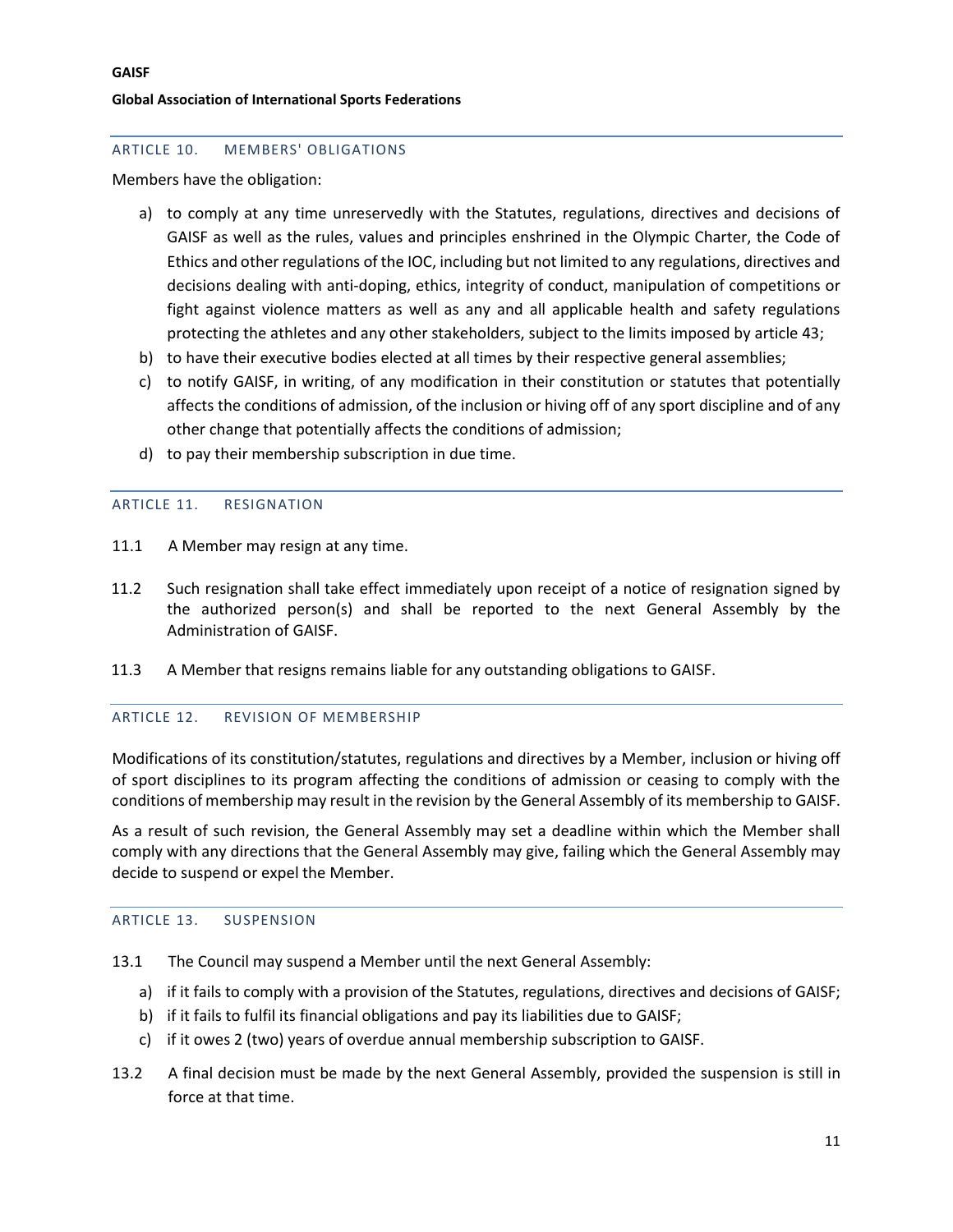#### <span id="page-11-0"></span>ARTICLE 14. EXPULSION

- 14. A Member shall lose its membership to GAISF on a resolution passed by the GAISF General Assembly, notably for the following reasons:
	- a) refusal to pay any liabilities due to GAISF;
	- b) non-payment of any membership subscription due to GAISF for 4 (four) or more years;
	- c) refusal to comply with the provisions of the Statutes, regulations, directives and decisions of GAISF;
	- d) loss of its status as representative of its sport at the international level.

#### <span id="page-11-1"></span>ARTICLE 15. NOTICES

- 15.1 A notice or notification to a Member shall be deemed to have been properly received provided it was sent by regular mail, by electronic message or by fax.
- 15.2 Notification regarding suspension or expulsion of the Member concerned or dissolution of GAISF shall always be sent by registered mail.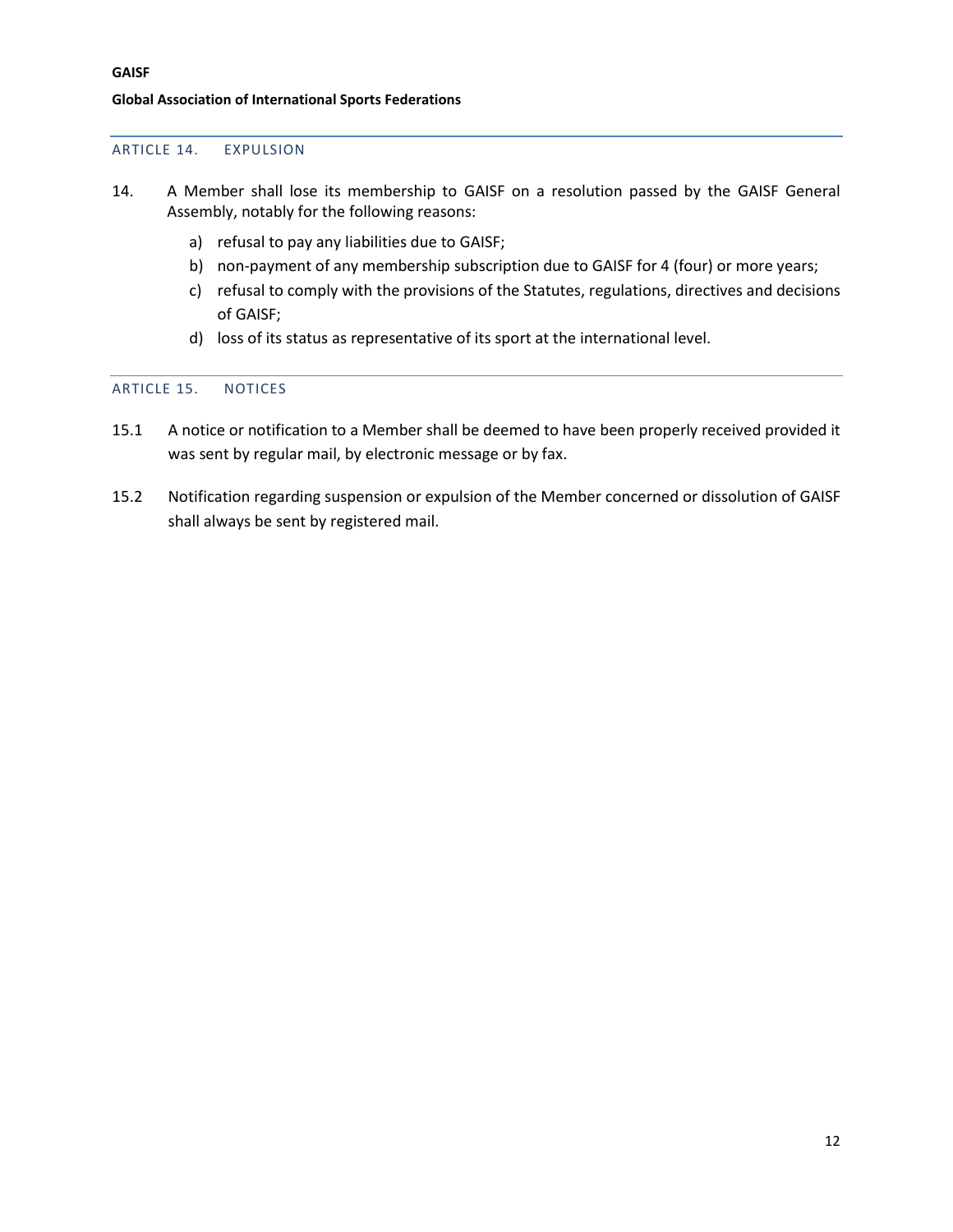## **CHAPTER III. ADMINISTRATION OF GAISF**

#### <span id="page-12-1"></span><span id="page-12-0"></span>ARTICLE 16. BODIES

- 16.1 The General Assembly is the supreme body of GAISF.
- 16.2 The Council is the executive body.

#### <span id="page-12-3"></span><span id="page-12-2"></span>**A. GENERAL ASSEMBLY**

#### ARTICLE 17. DEFINITION, ORGANISATION

- 17.1 The General Assembly is the meeting of all GAISF Members. It is the supreme body of GAISF.
- 17.2 Only a General Assembly duly convened has the authority to exercise its powers.
- 17.3 The General Assembly may be Ordinary or Extraordinary.
- 17.4 The meetings of the General Assembly are open to the public except when decided otherwise by the General Assembly. When justified by the circumstances the President may, under the authority of the General Assembly, request individual members of the public to leave the conference room.

#### <span id="page-12-4"></span>ARTICLE 18. POWERS OF THE GENERAL ASSEMBLY

- 18. The General Assembly:
	- a) adopts or amends the Statutes of GAISF;
	- b) may amend or revoke the regulations and directives of the Council that the General Assembly determines adversely affects any Members' right provided or described in article 9 or impinges on any power or other competence of the General Assembly provided or described in article 18;
	- c) approves the minutes of the last meeting;
	- d) admits, suspends (subject to article 13.1) or expels a Member (subject to article 14);
	- e) elects the President;
	- f) appoints the independent auditors;
	- g) approves the budgets, the audited financial statements and the activity report;
	- h) sets the amount of the subscription for Members;
	- i) bestows, on a proposal by the Council, the title of Honorary President or Honorary Member on a retiring President or retiring Council member who rendered outstanding services to GAISF;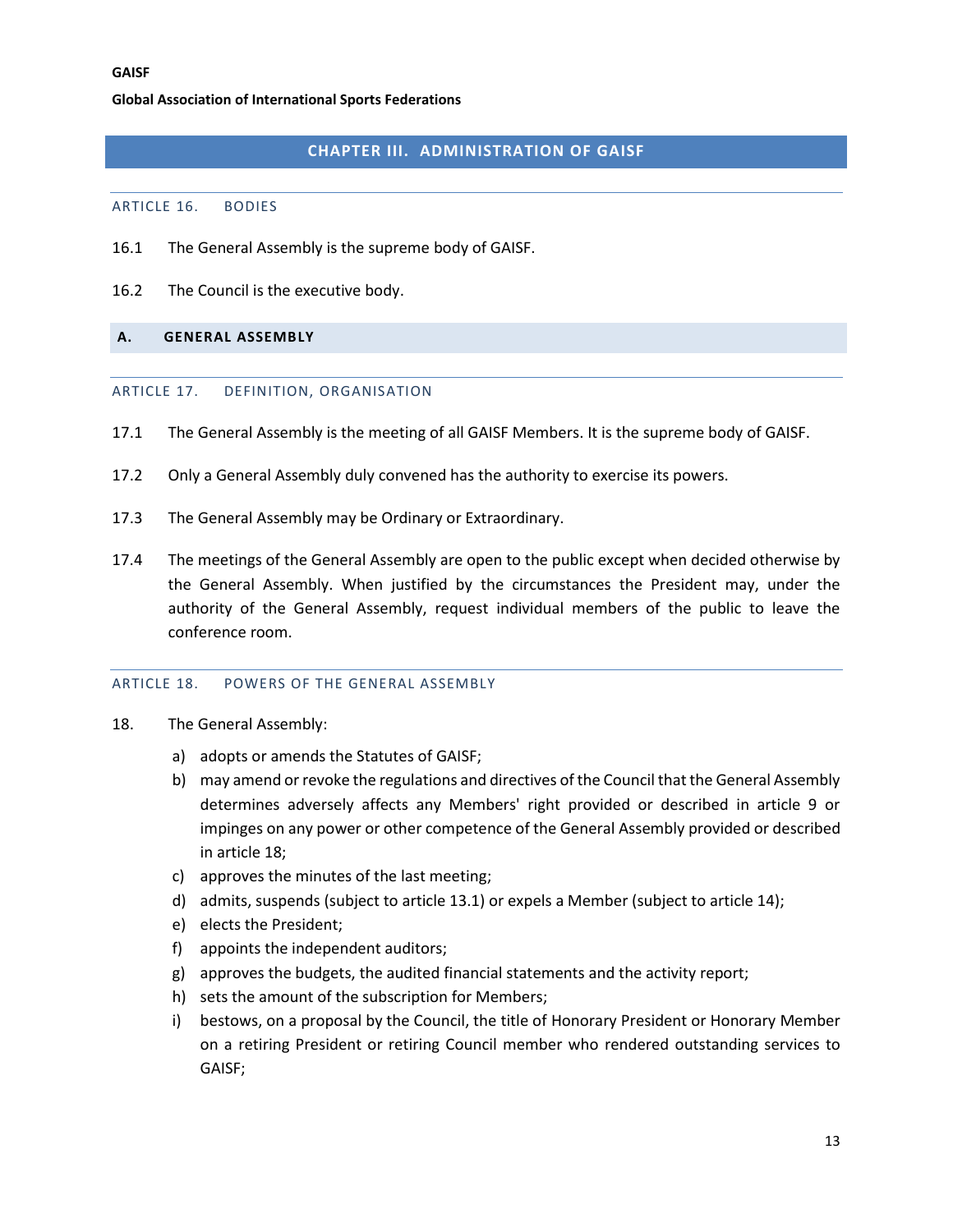j) exercises any other competence specifically attributed to it by the Statutes, regulations and directives of GAISF.

#### <span id="page-13-0"></span>ARTICLE 19. DELEGATES

- 19.1 Each Member's delegation is limited to a maximum of 3 (three) persons. A Member's delegation shall not include GAISF Council members.
- 19.2 All delegates other than the President/Chair, Vice-President or Secretary General/Director General of the Member shall send to the Administration a power of attorney document signed by one of the above mentioned 3 (three) Officers, which he/she must carry on the day of the General Assembly.

#### <span id="page-13-1"></span>ARTICLE 20. QUORUMS

- 20.1 In order for the General Assembly to be validly convened, more than 1/2 (half) of the Members having voting rights must be present.
- 20.2 Decisions regarding the dissolution of GAISF or amendments to the Statutes passed by the General Assembly shall only be valid if 2/3 (two-thirds) of the Members having voting rights are present.
- 20.3 Absent the quorum, a second General Assembly shall be held 24 (twenty-four) hours after the first was due to convene, with the same agenda. In that second General Assembly, no quorum is required, unless an item on the agenda proposes the amendment of the GAISF Statutes, the election of the President, the expulsion of a Member or the dissolution of GAISF.

#### <span id="page-13-2"></span>ARTICLE 21. VOTING

- 21.1 Each Full Member who has satisfied all its financial obligations toward GAISF at the time of the meeting is entitled to one vote.
- 21.2 Delegates may not represent more than one Member.
- 21.3 Associate Members have no voting right, but have the right to speak at the General Assembly.
- 21.4 Save any indication to the contrary in these Statutes, all decisions shall be made by more than 1/2 (half) of the votes validly cast.
- 21.5 Notwithstanding article 21.4, the following resolutions of the General Assembly shall be passed by a 2/3 (two-thirds) majority of the votes validly cast:
	- a) amendment of the agenda of the General Assembly in accordance with article 25.2;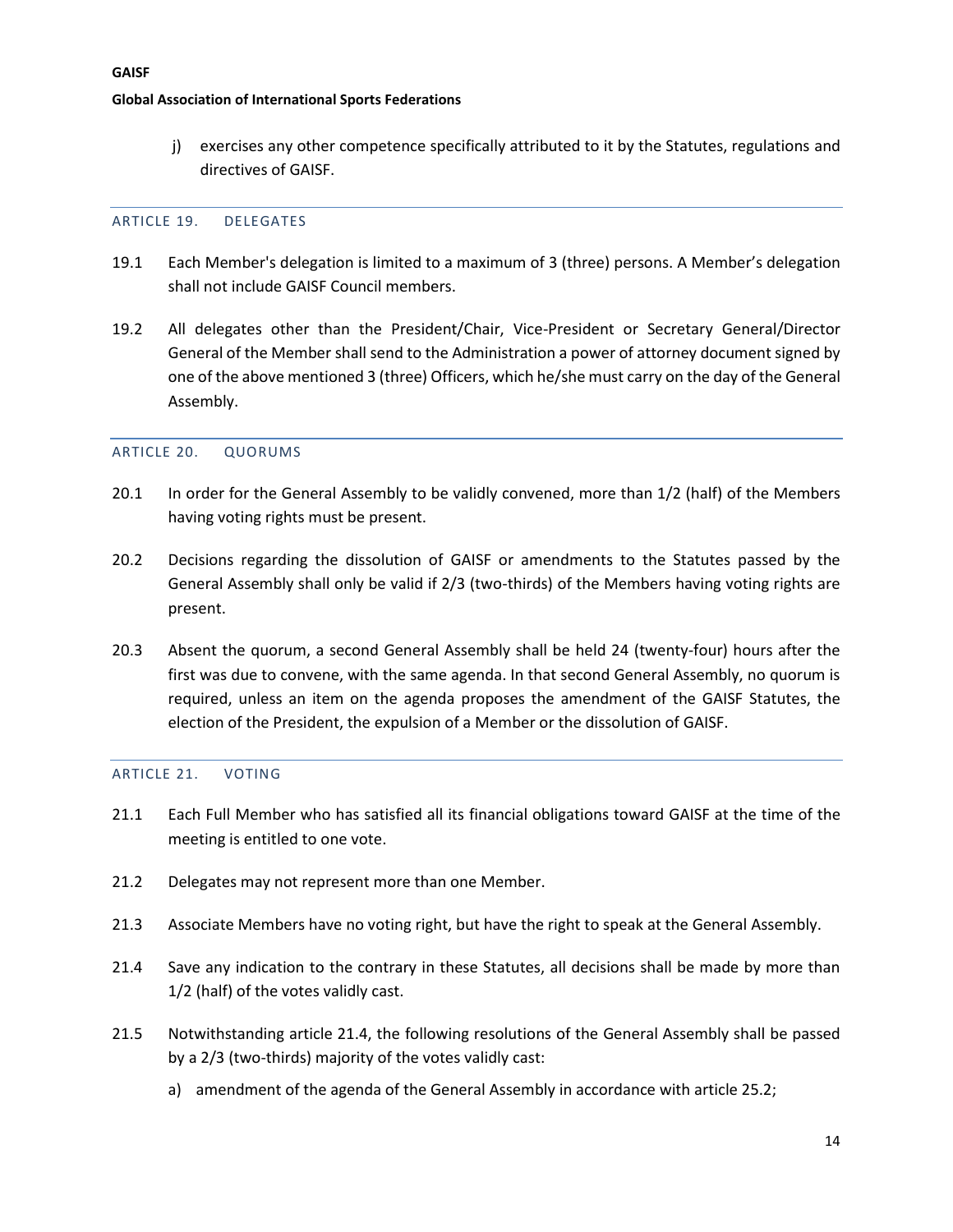- b) amendments to the Statutes
- c) admission of a new Member in the case that a Member raises a Compatibility Issue against the admission of the said Applicant;
- d) dissolution of GAISF.
- 21.6 Illegible, void, blank votes, and abstentions shall not be included in the count of validly cast votes.
- 21.7 Except in the case of elections, voting shall be conducted by voting machines when available or otherwise, by a show of hands, unless 2 (two) or more Members having voting rights should request a secret ballot; in that case, voting machines may also be used, provided they allow for secrecy in voting.
- 21.8 The Council may submit any resolution within the competence of the General Assembly to a vote by correspondence to the Members. Resolutions passed by correspondence shall be considered decisions validly made by the General Assembly. The quorums set forth in article 20 shall not be applicable. Articles 21.4 and 21.5 regarding majority shall be applicable to resolutions passed by correspondence.
- <span id="page-14-0"></span>21.9 Voting by proxy or letter during the General Assembly is not allowed.

#### ARTICLE 22. ELECTIONS

22.1 A candidate is elected if he/she obtains the majority of the votes validly cast.

If no candidate is elected in the first round, a second round shall take place between the two candidates having obtained the highest number of votes in the first round. In case of a tie, a third round shall take place. In case of a tie in the third round the election is done by drawing lots.

- 22.2 Voting for elections shall always be carried out by secret ballot whenever there is more than 1 (one) candidate up for election. Voting machines may be used provided they allow for secrecy in voting.
- 22.3 In the event there is only one candidate for the position being filled, the election will be carried out by acclamation, unless an election by secret ballot is requested by at least 2 (two) Members with voting rights.

#### <span id="page-14-1"></span>ARTICLE 23. ELECTION OF THE PRESIDENT

- 23.1 During the election of the President, the outgoing President shall conduct the election.
- 23.2 The outgoing President continue to chair the General Assembly until it's conclusion.
- 23.3 The newly elected President and Council members take office after the close of the General Assembly.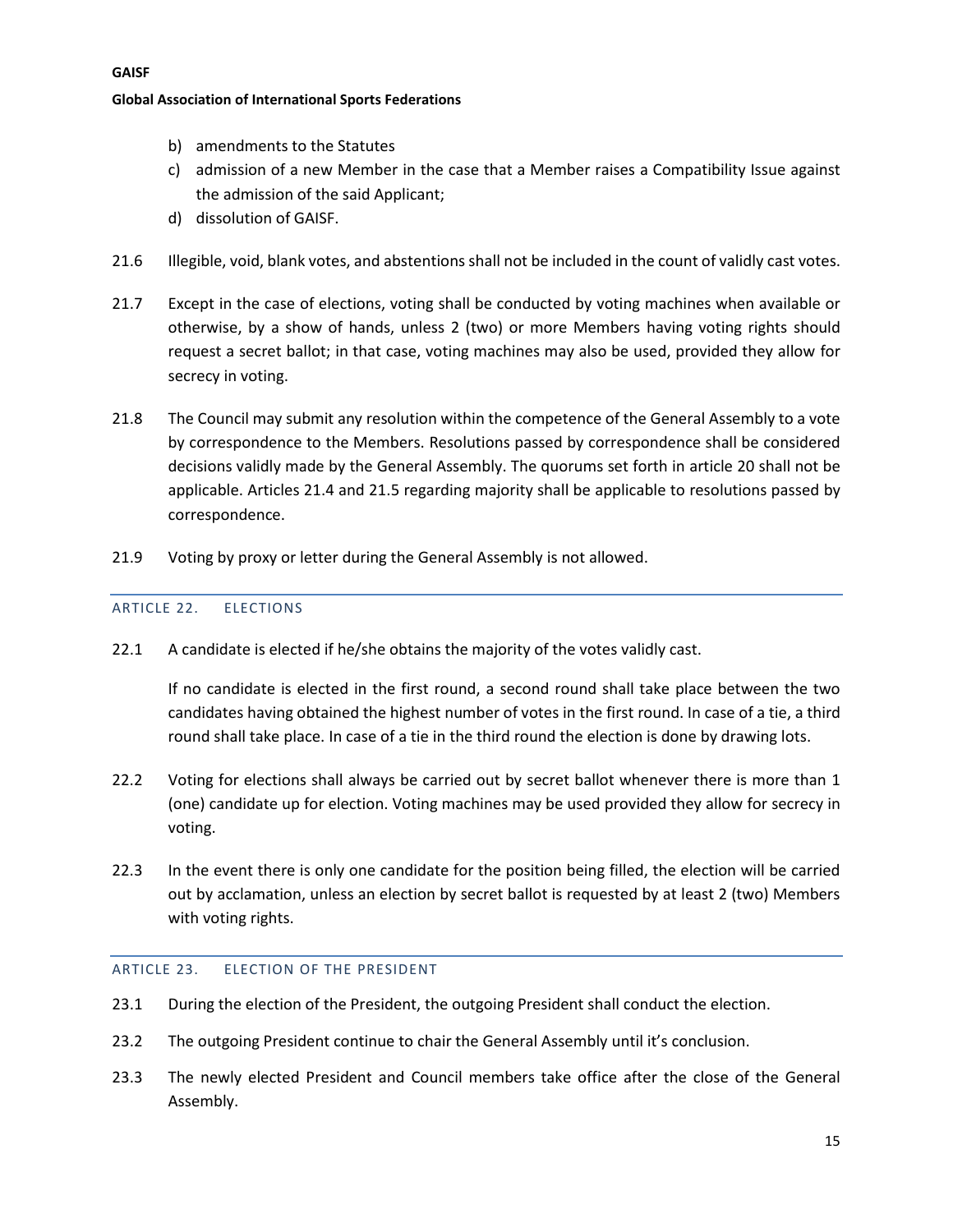#### <span id="page-15-0"></span>ARTICLE 24. ORDINARY GENERAL ASSEMBLY

- 24.1 The Ordinary General Assembly is convened by the Council once a year.
- 24.2 All proposals by Members to modify the GAISF Statutes should be communicated in writing to the Administration at least 4 (four) months prior to the General Assembly.
- 24.3 At least 6 (six) months before the date of the opening of the General Assembly, the Administration shall send a formal call to the meeting to all Members. The notice shall stipulate that any Member willing to add a new item on the agenda must submit it to the GAISF Administration no later than 4 (four) months prior to the meeting.
- 24.4 At least 1 (one) month before the General Assembly meets, the Administration shall circulate the agenda as prepared by the Council, together with the activity report and any other relevant document. The budget and the financial statements will be circulated immediately after having been audited, but, in any case, before the General Assembly.
- 24.5 Together with the agenda, the Administration shall circulate details of any membership applications submitted to the vote of the General Assembly pursuant to article 7.A.4 and a brief description and results of any investigations made to that effect by the Administration as well as any recommendations by the Council. Objections to or reservations held regarding such membership applications must be communicated to the Administration together with the reasons for such objection or reservation, no later than 15 (fifteen) days prior to the General Assembly.

#### <span id="page-15-1"></span>ARTICLE 25. AGENDA FOR ORDINARY GENERAL ASSEMBLY

- 25.1 The agenda shall contain the following items:
	- a. opening of the meeting;
	- b. roll call;
	- c. adoption of the agenda subject to article 25.2;
	- d. President's address;
	- e. appointment of scrutineers (if applicable);
	- f. suspension or expulsion of a Member (if applicable);
	- g. approval of the minutes of the previous General Assembly;
	- h. activity reports;
	- i. financial matters (presentation and approval of the audited financial statements, the report of the Auditors, budget);
	- j. Statutes modifications (if applicable);
	- k. voting and elections (if applicable);
	- l. new membership applications;
	- m. items presented for information;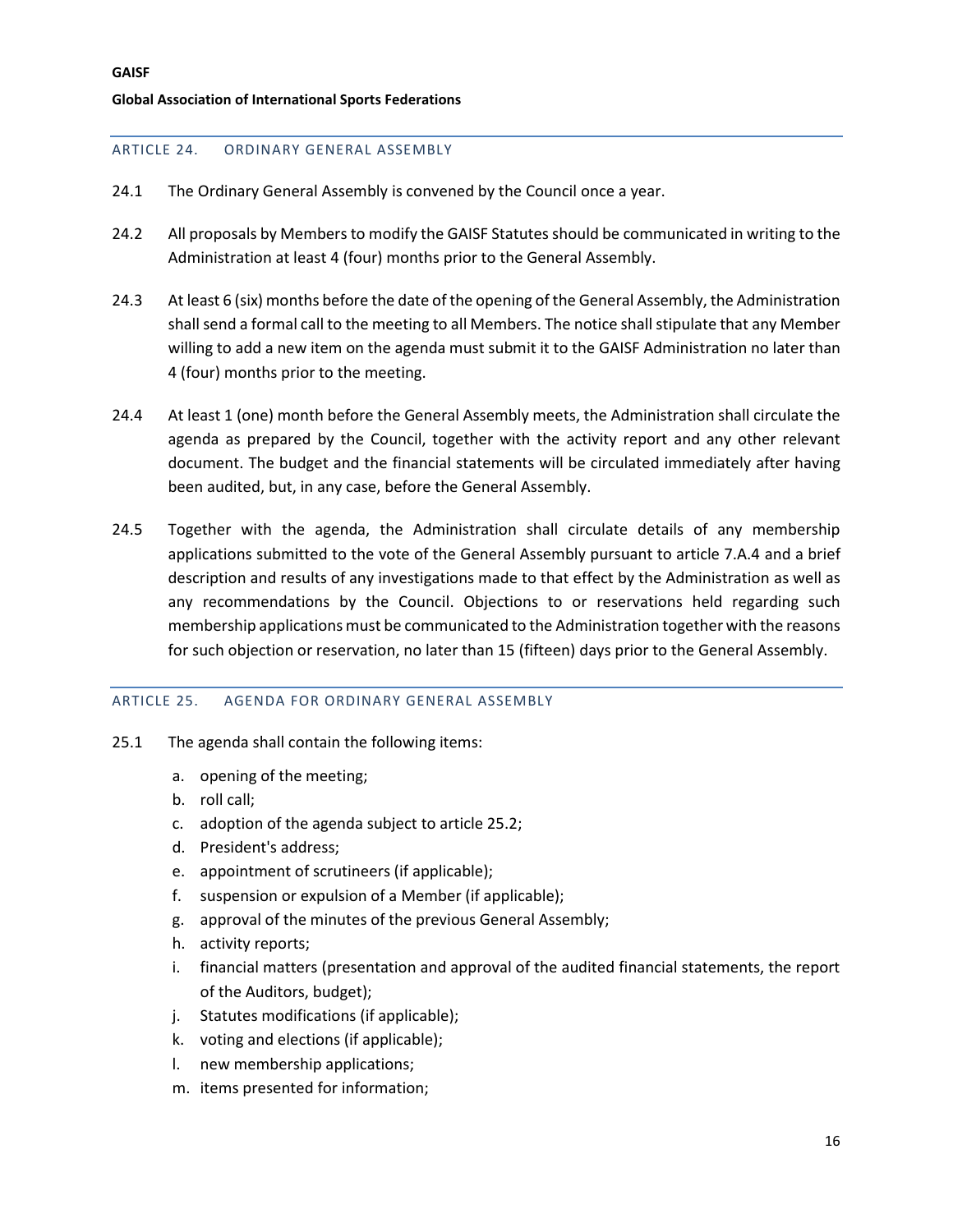- n. items brought forward from meetings among Members;
- o. date and place of next meeting.
- 25.2 The Council may add any urgent matter to the agenda of the General Assembly at any time. In any other cases, the agenda may be modified by the General Assembly provided there is a 2/3 (two-thirds) majority of the votes validly cast.

#### <span id="page-16-0"></span>ARTICLE 26. EXTRAORDINARY GENERAL ASSEMBLY

- 26.1 An Extraordinary General Assembly may be convened at the request of the Council or shall be convened upon receipt of a written request from at least 1/5 (one-fifth) of the Members having the right to vote, no later than 2 (two) months following the request. Notification of the meeting will be sent out to the Members at least 30 (thirty) days in advance.
- 26.2 The notification shall detail the reasons for convening an Extraordinary General Assembly. No business other than that specified in the notification shall be conducted at such an Extraordinary Assembly, unless all Members are present and vote unanimously in favour of it.

#### <span id="page-16-1"></span>ARTICLE 27. CONDUCT OF MEETINGS

The President presides over every meeting of the General Assembly and of the Council. If the President is absent, unable or unwilling to preside, the First Vice-President shall preside for the duration of the meeting as Chair.

#### <span id="page-16-2"></span>ARTICLE 28. MINUTES

- 28.1 The minutes of the meetings are recorded by the Administration and submitted for approval by the Council within 2 (two) months of the meeting.
- 28.2 No correction of or alteration to the minutes will be accepted without written notification to the Administration, duly received and acknowledged, within 4 (four) months of the date of circulation of the minutes to the Members.
- 28.3 The minutes are submitted for approval at the next General Assembly.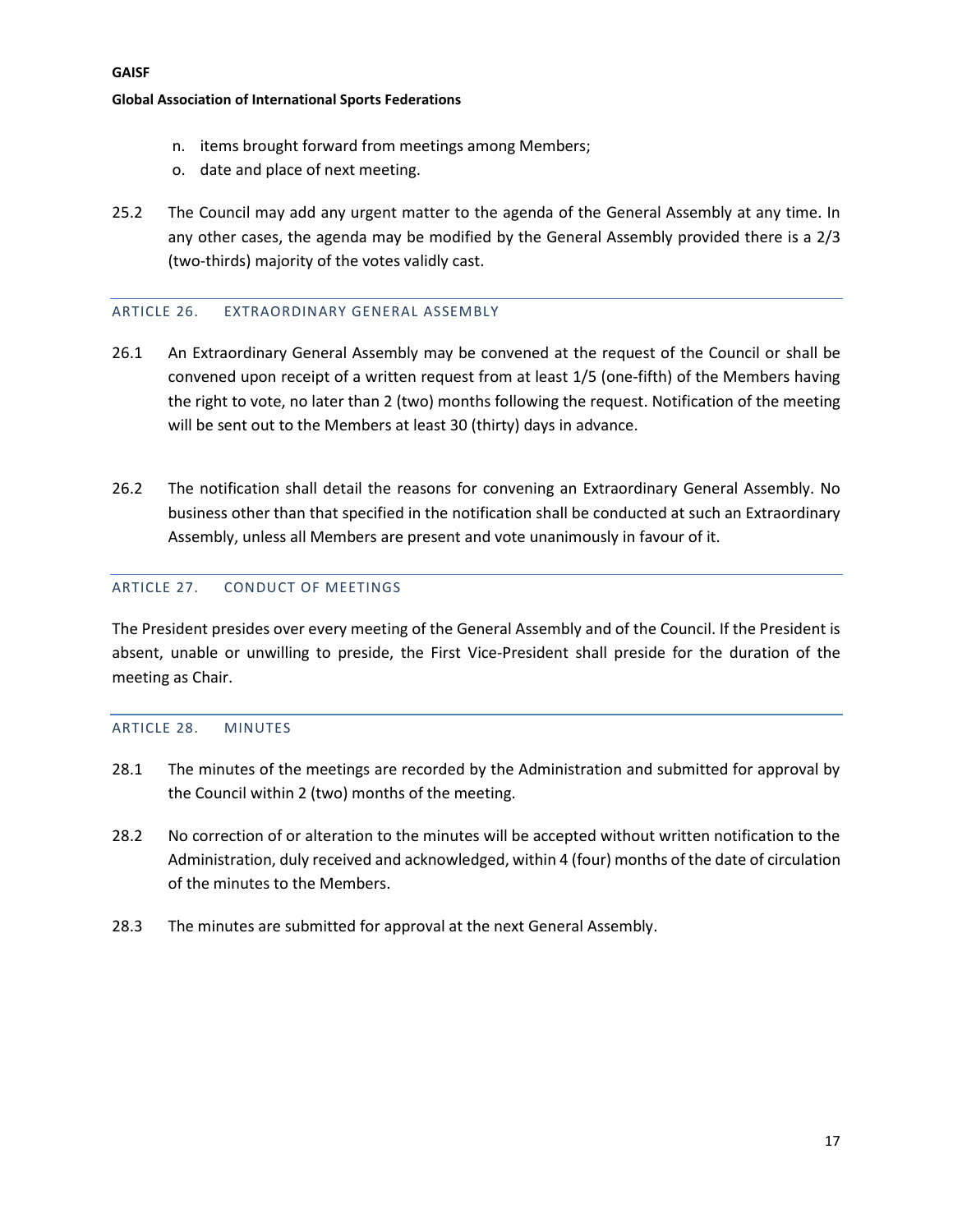### <span id="page-17-1"></span><span id="page-17-0"></span>**B. COUNCIL**

#### ARTICLE 29. COMPOSITION AND ELECTION

- 29.1 The Council is the executive body of GAISF. It consists of 9 (nine) members, including the President, who is elected by the General Assembly according to article 31 below.
- 29.2 Subject to article 29.3 below, the 9 (nine) members of the Council are appointed as follows:
	- 3 (three) members are appointed by the Association of Summer Olympic International Federations (ASOIF);
	- 2 (two) members are appointed by the Association of International Olympic Winter Sport Federations (AIOWF);
	- 2 (two) members are appointed by the Association of IOC Recognised International Sports Federations (ARISF);
	- 1 (one) member is appointed by the Full Members that belong to the Alliance of Independent Recognised Members of Sport (AIMS);
	- 1 (one) member is appointed by the Associate Members.
- 29.3 The elected President shall automatically be included in the number of members of the Council allocated to the Organisation (i.e. ASOIF, AIOWF, ARISF, AIMS and the Associate Members) to which belongs the Member which nominated him/her as a candidate according to article 31.2 below; the total number of members of the Council shall not exceed 9 (nine).
- 29.4 The Council elects 2 (two) Vice-Presidents: 1 (one) First Vice-President, subject to article 29.5, and 1 (one) Second Vice-President and 1 (one) Treasurer from among the members of the Council.
- 29.5 The First Vice-President shall come from and be nominated by the Organisation that will take over the Presidency at the next stage of the Presidency rotation cycle (as defined under article 31.1 below).

#### <span id="page-17-2"></span>ARTICLE 30. ELIGIBILITY, TERM OF OFFICE

- 30.1 The Council members must have reached the age of 18 (eighteen) when taking office and be in full possession of their civil rights.
- 30.2 Council members are appointed for a term of 2 (two) years corresponding to the term of the President. They may be reappointed.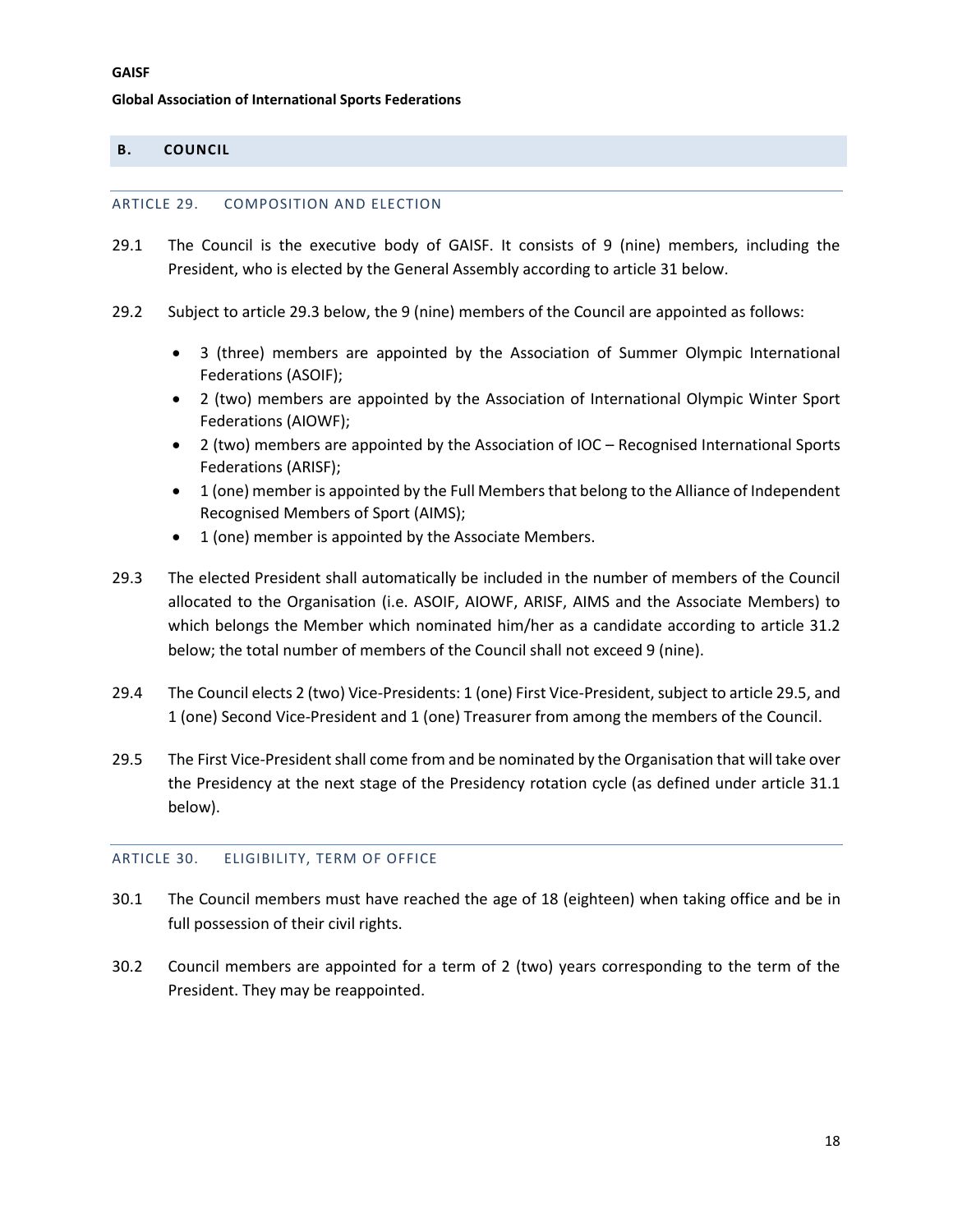**GAISF**

30.3 The Council members who, during their term of office with GAISF, lose their position with the Member affiliated to the Organisation which they represent shall continue to sit on the Council until the next General Assembly, unless the relevant Member objects. In the latter case, the Organisation concerned, mentioned under article 29.2, shall appoint a substitute that will sit for the remainder of the term.

#### <span id="page-18-0"></span>ARTICLE 31. PRESIDENTIAL ELECTION

- 31.1 The President of GAISF shall serve for a single two-year term of office. There shall be a rotation cycle so that the President of GAISF shall come from and be nominated by a Member from one of the Organisations listed hereafter, in accordance with the following rotating cycle:
	- ARISF (2019-2021)
	- AIOWF (2021-2023)
	- AIMS (2023-2025)
	- ASOIF (2025-2027)

The rotating cycle will automatically renew itself for a successive cycle, and so on from cycle to cycle.

- 31.2 Nominations for the Presidency must be notified in writing to the Administration at the latest 30 (thirty) days before the beginning of the General Assembly meeting at which the elections will take place. The Director will issue a note indicating the deadline to be observed at least sixty (60) days before the meeting at which the elections will take place.
- 31.3 Candidates must be nominated by a fully paid-up Member from the respective Organisation (cf. 31.1. above). Candidates must, on the date of the election be, or must have been for at least one full term, a member of the Council or similar executive organ of the Member that nominated them. While it is recommended to submit the candidature of the President of the Organisation entitled to take over the Presidency, candidates must in any case be a member of that Organisation's executive organ and have the formal endorsement thereof.
- 31.4 Candidates must have reached the age of 18 (eighteen) at the date of the election and be in full possession of their civil rights.
- 31.5 Nominations that arrive after the deadline shall not be taken into consideration. If no candidate has been nominated within the deadline or if a nominee is no longer a candidate on the day of the General Assembly, the First Vice-President elected by the Council shall preside until the next General Assembly.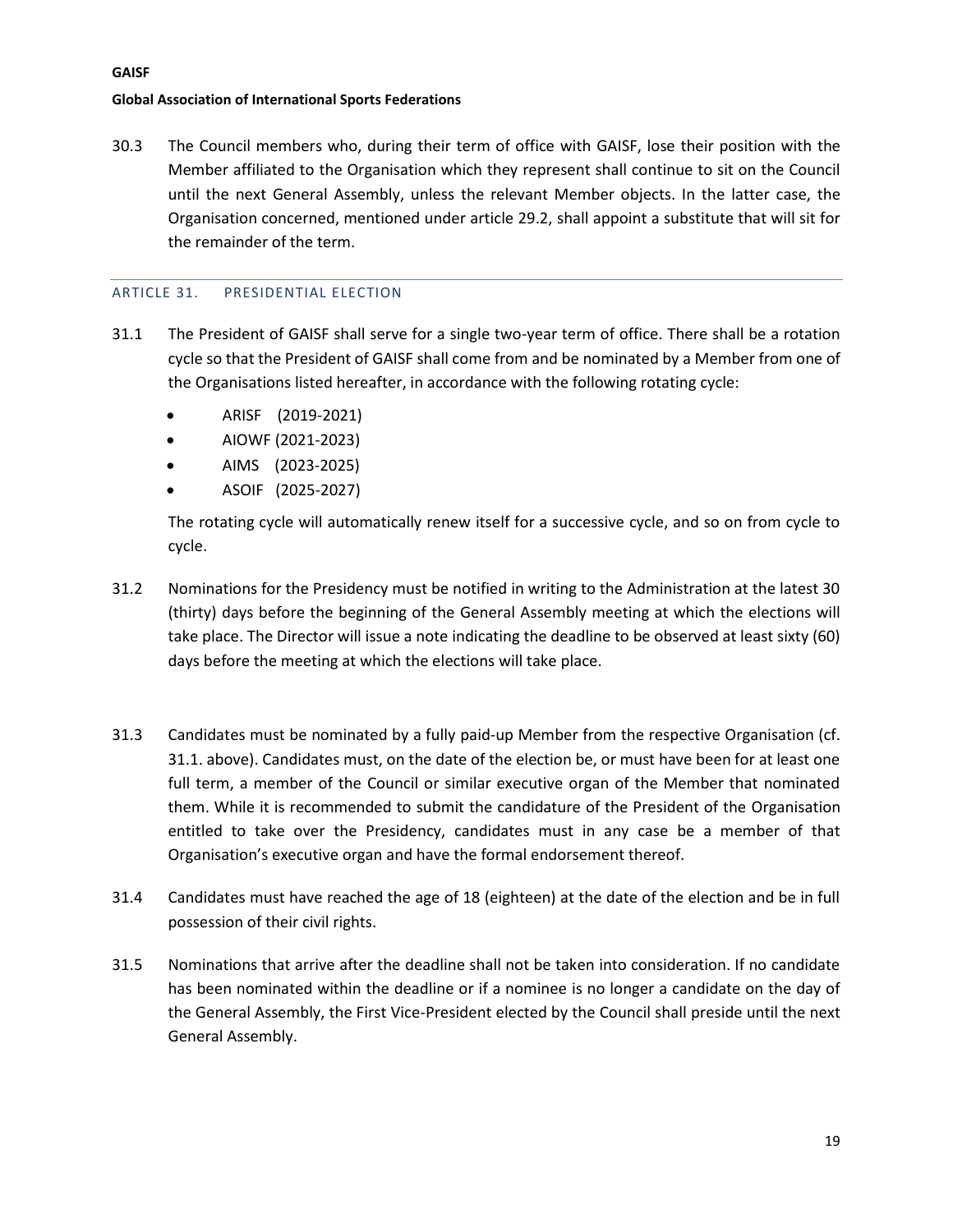#### **GAISF**

#### **Global Association of International Sports Federations**

- 31.6 After the deadline for receiving nominations has been reached, the list of nominees for President will be distributed to the Members at least 15 (fifteen) days before the meeting at which the elections will take place.
- <span id="page-19-0"></span>31.7 The General Assembly elects the President for one (1) single two (2) year term.

#### ARTICLE 32. MEETINGS, QUORUMS

- 32.1 The Council shall meet in principle twice during each year of its period of office.
- 32.2 The quorum for meetings of the Council is met when the President plus 4 (four) other Council members are present (including by video, computer or telephone conference), except in exceptional circumstances when the President is unable to attend and does not wish or is unable to cancel the meeting, in which case the quorum shall be satisfied with 1 (one) Vice-President and 4 (four) other Council members.
- 32.3 The President or the Chair of the meeting has a casting vote in case of a tie.
- <span id="page-19-1"></span>32.4 Resolutions of the Council may also be adopted by way of written consent to a proposition.

#### ARTICLE 33. POWERS OF THE COUNCIL

- 33.1. The Council is competent in all matters that are not reserved to other bodies by the Statutes, regulations and directives of GAISF.
- 33.2 The Council lays down the regulations and directives of GAISF subject to article 18.b.
- 33.3 The Council represents and commits GAISF with regard to third parties. Subject to article 37.1, the Council shall decide through which individuals GAISF shall be committed towards third parties.
- 33.4 The Council prepares and convenes Ordinary and Extraordinary General Assemblies.
- 33.5 The Council appoints any commission it deems necessary at any time.
- 33.6 The Council appoints or dismisses the Director.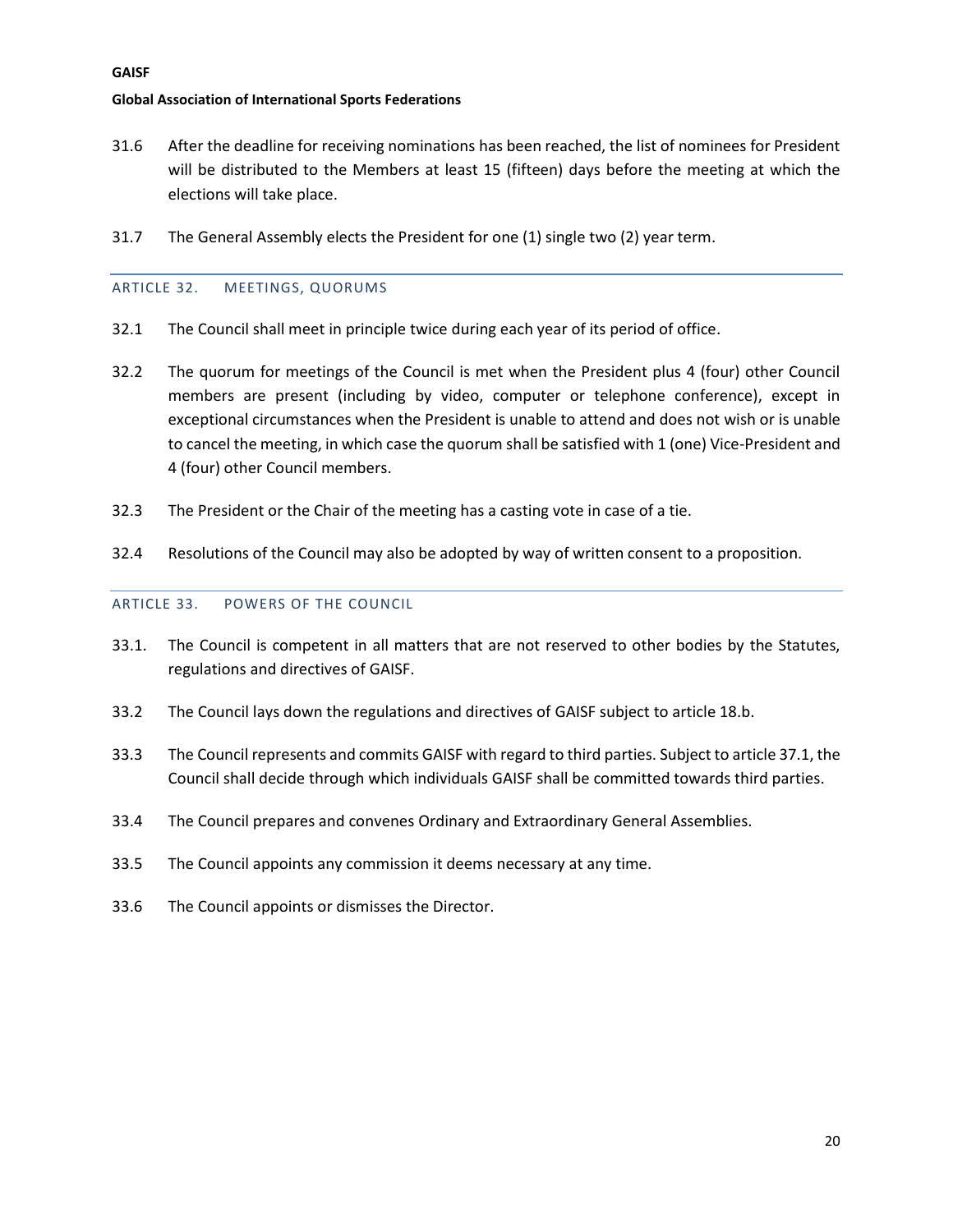### <span id="page-20-1"></span><span id="page-20-0"></span>**C. ADMINISTRATION**

#### ARTICLE 34. MISSION

- 34.1 The mission of the Administration is to implement the decisions made by the General Assembly and the Council, and carry out all the administrative duties of GAISF, under the supervision of the Director.
- <span id="page-20-2"></span>34.2 Members of the Administration do not have voting rights.

#### ARTICLE 35. DIRECTOR

- 35.1 The Director is appointed by the Council, on the basis of a contract governed by private law. He/she shall be accountable to the Council for the running of the Administration and such other duties as may be required.
- 35.2 He/she hires the GAISF staff after consultation with the President.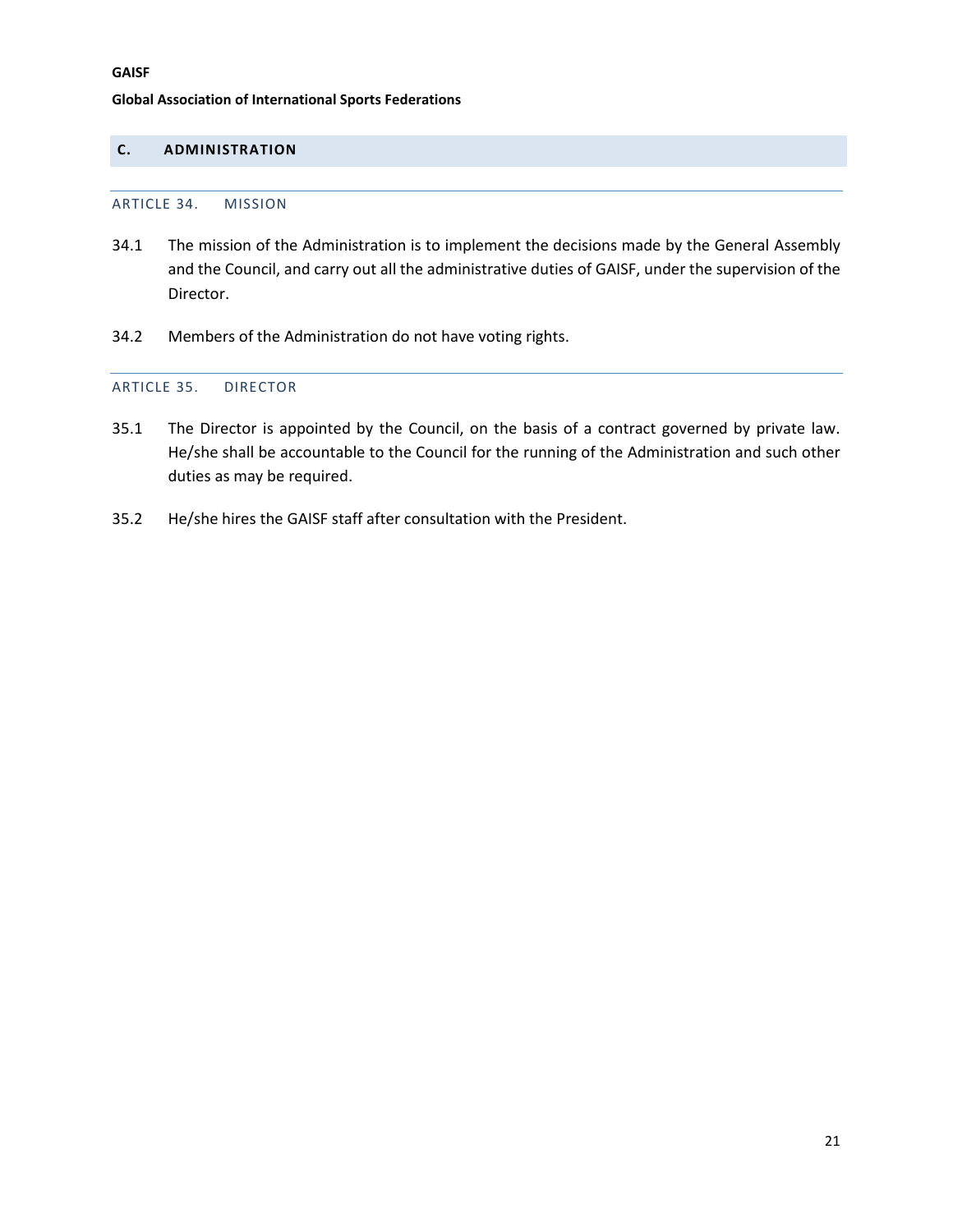## **CHAPTER IV. FINANCES**

#### <span id="page-21-1"></span><span id="page-21-0"></span>ARTICLE 36. SUBSCRIPTIONS

- 36.1 All Members of GAISF shall pay an annual subscription according to the following scale:
	- a) Full Members: 100% (one hundred per cent) of the subscription;
	- b) Associate Members: 75% (seventy-five per cent) of the subscription.
- 36.2 New Members shall pay a partial subscription for the current year, as of the month of their membership acceptance.
- 36.3 The amount of the subscription shall be decided by each General Assembly on a proposal from the Council and shall be payable no later than 31st of March.
- 36.4 Should a General Assembly not be held in any one or more years, the same amount of subscription as the previous year shall become due on the 31st of March.

#### <span id="page-21-2"></span>ARTICLE 37. FINANCES, LIABILITY

- 37.1 GAISF shall be financially bound, within the limits of the approved budget, by the joint signatures of the President and the Director, or of the Director and the Treasurer or Vice-President.
- 37.2 Members shall only be legally and financially liable, toward GAISF and third parties, up to the limit of their annual subscription to GAISF.
- 37.3 The financial year of GAISF shall run from the 1st January to the 31st of December annually.

#### <span id="page-21-3"></span>ARTICLE 38. AUDITORS

- 38.1 The financial statements must be audited each year by external qualified professional Auditors, totally independent from GAISF. Their duty is to audit the financial statements and present their report to the General Assembly, with their conclusions and recommendations, notably with regards to the approval of the financial statements by the General Assembly.
- 38.2 The Auditors must be appointed by the General Assembly, generally for a period of 2 (two) years. Their mandate may be renewed.